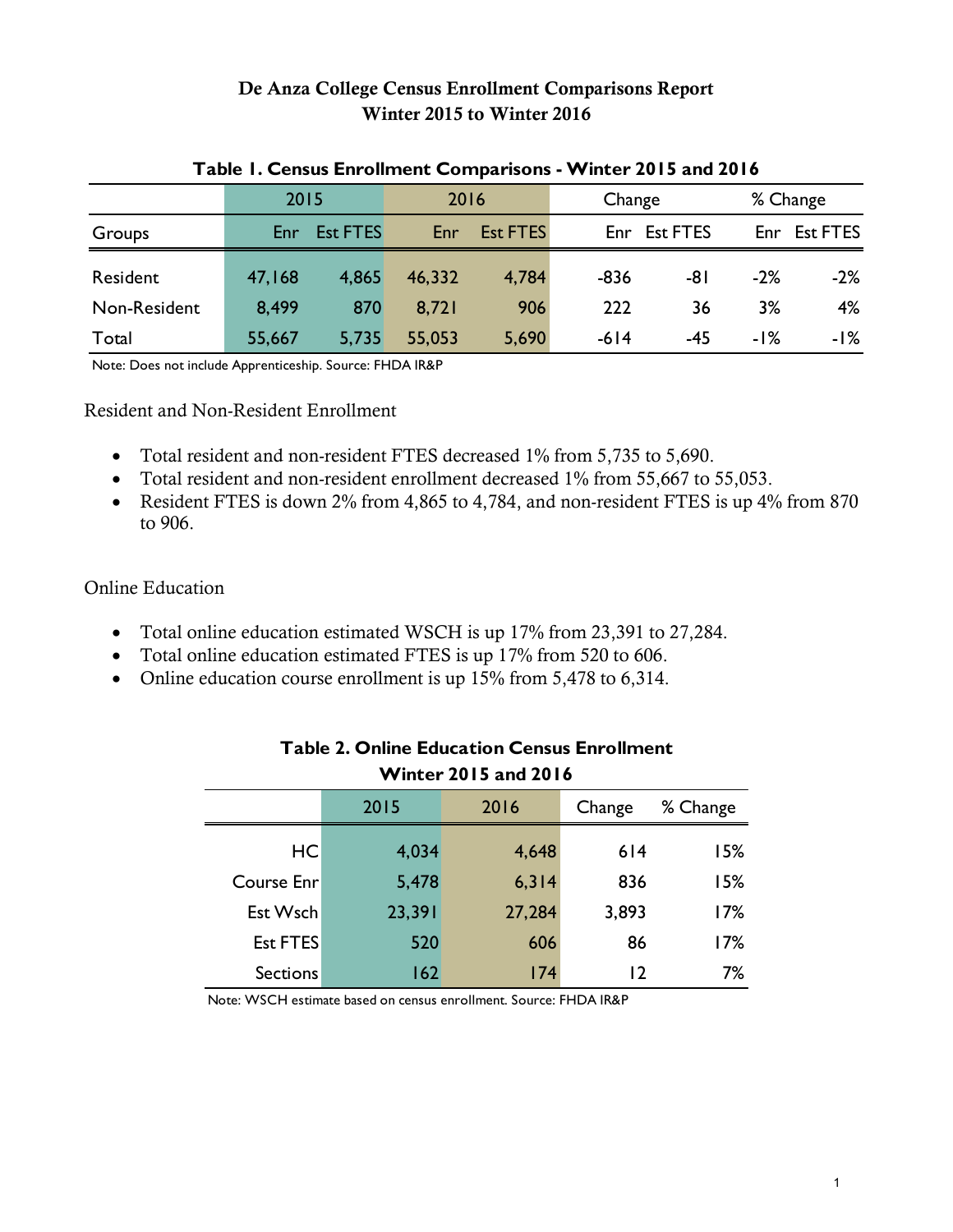|                  |           |                 | <b>Winter 2015 and 2016</b> |                 |           |                 |           |                 |
|------------------|-----------|-----------------|-----------------------------|-----------------|-----------|-----------------|-----------|-----------------|
|                  | 2015      |                 | 2016                        |                 | Change    |                 | % Change  |                 |
| Ethnicity        | Headcount | <b>FTES Est</b> | Headcount                   | <b>FTES Est</b> | Headcount | <b>FTES Est</b> | Headcount | <b>FTES Est</b> |
| African American | 893       | 233             | 814                         | 215             | -79       | $-18$           | $-9%$     | $-8%$           |
| Asian            | 8,170     | 2,449           | 8,105                       | 2,454           | -65       | 5               | $-1%$     | 0%              |
| Filipino         | 1,396     | 394             | 1,461                       | 403             | 65        | 9               | 5%        | 2%              |
| Latino/a         | 5,035     | 1,323           | 5,204                       | 1,354           | 169       | 31              | 3%        | 2%              |
| Native American  | 94        | 24              | 71                          | 17              | $-23$     | $-7$            | $-24%$    | $-29%$          |
| Pacific Islander | 156       | 42              | 149                         | 40              | $-7$      | $-2$            | $-4%$     | $-5%$           |
| White            | 4,359     | 1,112           | 4.045                       | 1,032           | $-314$    | -80             | $-7%$     | $-7%$           |
| Decline to State | 527       | 58              | 675                         | 175             | 148       | 17              | 28%       | 11%             |
| Total            | 20,630    | 5,735           | 20,524                      | 5,690           | -106      | -45             | -1%       | -1%             |

**Table 3. Student Ethnicity Headcount and FTES** 

## Ethnicity

- Latino headcount increased 3% from 5,035 to 5,204.
- African American headcount decreased 9% from 893 to 814.
- Filipino headcount increased 5% from 1,396 to 1,461.

#### **Table 4. Student Type Headcount and FTES**

|                             |           |                 | Winter 2015 and 2016 |                 |           |                 |           |                 |
|-----------------------------|-----------|-----------------|----------------------|-----------------|-----------|-----------------|-----------|-----------------|
|                             | 2015      |                 | 2016                 |                 | Change    |                 | % Change  |                 |
| <b>Student Type</b>         | Headcount | <b>FTES Est</b> | Headcount            | <b>FTES Est</b> | Headcount | <b>FTES Est</b> | Headcount | <b>FTES Est</b> |
| First-time student          | 469       | $ $ $ $ 6       | 437                  | 103             | $-32$     | $-13$           | $-7%$     | -11%            |
| First-time transfer student | 1,268     | 237             | 1,178                | 205             | -90       | $-32$           | $-7%$     | -14%            |
| <b>Continuing Student</b>   | 16,826    | 5,020           | 16,944               | 5,025           | 118       | 5               | 1%        | 0%              |
| Returning student           | 1,800     | 309             | 1,722                | 309             | -78       | 0               | $-4%$     | 0%              |
| Special admit high school   | 267       | 52              | 243                  | 48              | $-24$     | $-4$            | $-9%$     | -8%             |
| Total                       | 20,630    | 5,735           | 20,524               | 5,690           | $-106$    | -45             | -1%       | -1%             |

### Student Type

- First-time student headcount decreased 7% from 469 to 437.
- First-time transfer student headcount decreased 7% from 1,268 to 1,178.
- Continuing student headcount increased 1% from 16,826 to 16,944.
- Returning student headcount decreased 4% from 1,800 to 1,722.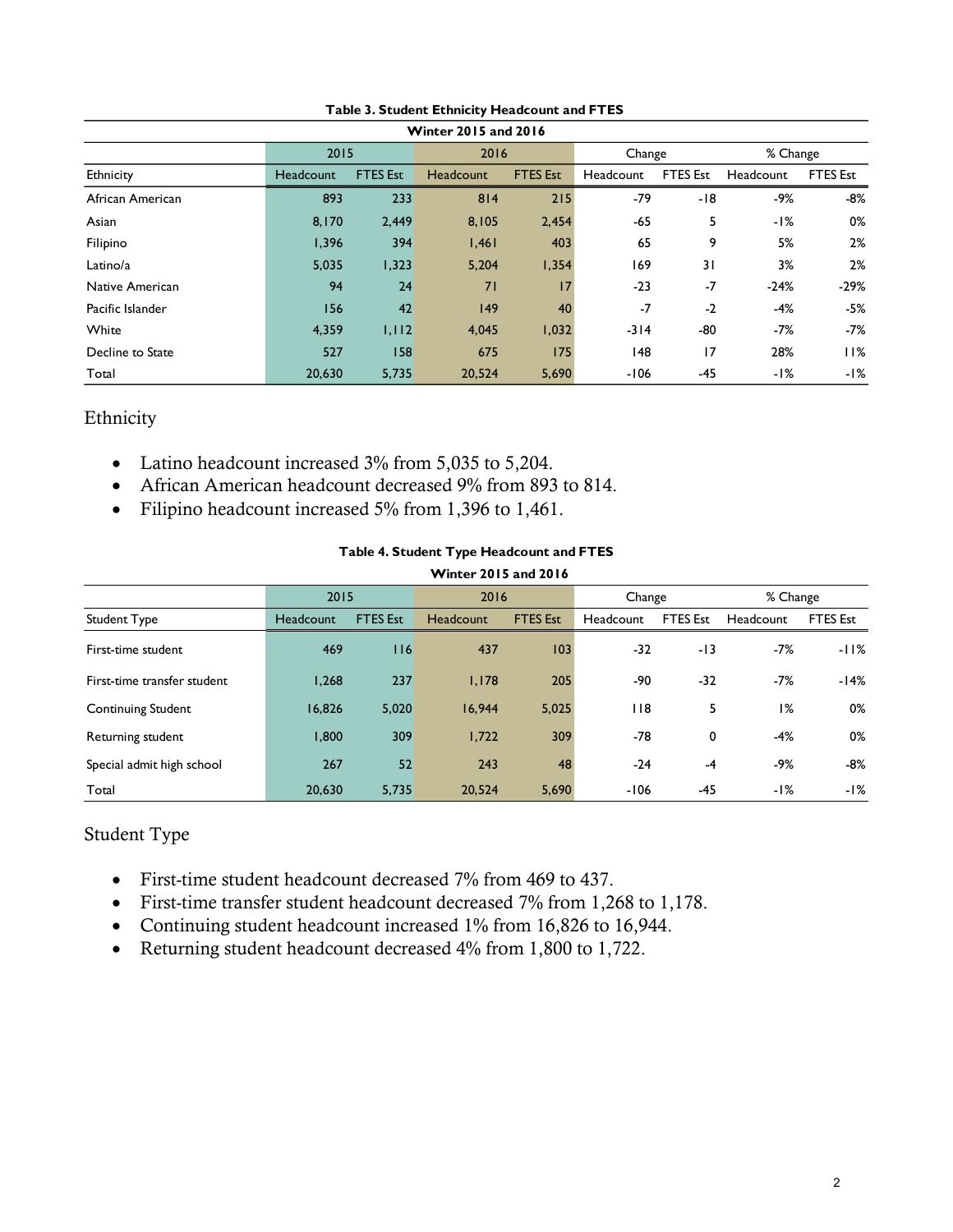|                            | 2015      |                 | 2016      |                 | Change    |                 | % Change  |                 |
|----------------------------|-----------|-----------------|-----------|-----------------|-----------|-----------------|-----------|-----------------|
| <b>Continuing Students</b> | Headcount | <b>FTES Est</b> | Headcount | <b>FTES Est</b> | Headcount | <b>FTES Est</b> | Headcount | <b>FTES Est</b> |
|                            | 2015      |                 | 2016      |                 | Change    |                 | % Change  |                 |
| African American           | 712       | 98              | 648       | 84              | -64       | $-14$           | $-9%$     | $-7%$           |
| Asian                      | 6,695     | 2,176           | 6,885     | 2,228           | 190       | 52              | 3%        | 2%              |
| Filipino                   | 1,210     | 357             | 1,260     | 364             | 50        | 7               | 4%        | 2%              |
| Latino/a                   | 4,195     | 1,160           | 4,393     | 1,198           | 198       | 38              | 5%        | 3%              |
| Native American            | 73        | 20              | 57        | 15              | -16       | $-5$            | $-22%$    | $-25%$          |
| Pacific Islander           | 133       | 38              | 123       | 35              | -10       | $-3$            | $-8%$     | $-8%$           |
| White                      | 3,362     | 933             | 3,157     | 867             | $-205$    | $-66$           | $-6%$     | $-7%$           |
| Decline to State           | 446       | 39              | 421       | 136             | $-25$     | $-3$            | $-6%$     | $-2%$           |
| Total                      | 16,826    | 5,020           | 16,944    | 5,025           | 118       | 5               | 1%        | 0%              |

#### **Table 5. Student Type Headcount and FTES - Continuing Students Winter 2015 and 2016**

# Continuing Students by Ethnicity

Continuing student enrollment accounts for students who were enrolled in the fall and returned in the winter quarter.

- African American continuing student headcount decreased 9% from 712 to 648.
- Asian student continuing headcount increased 3% while FTES increased 2%.
- Latino/a student continuing headcount increased 5% while FTES increased 3%.

|  |  | <b>Table 6. Applicants and Enrollees</b> |
|--|--|------------------------------------------|
|--|--|------------------------------------------|

| Applicants | Registered | <b>Percent Registered</b> |
|------------|------------|---------------------------|
| 5,904      | 2,623      | 44%                       |

Note: Includes students who applied and enrolled for the same quarter.

# Students who Applied and Enrolled

44% of students who applied also registered for courses.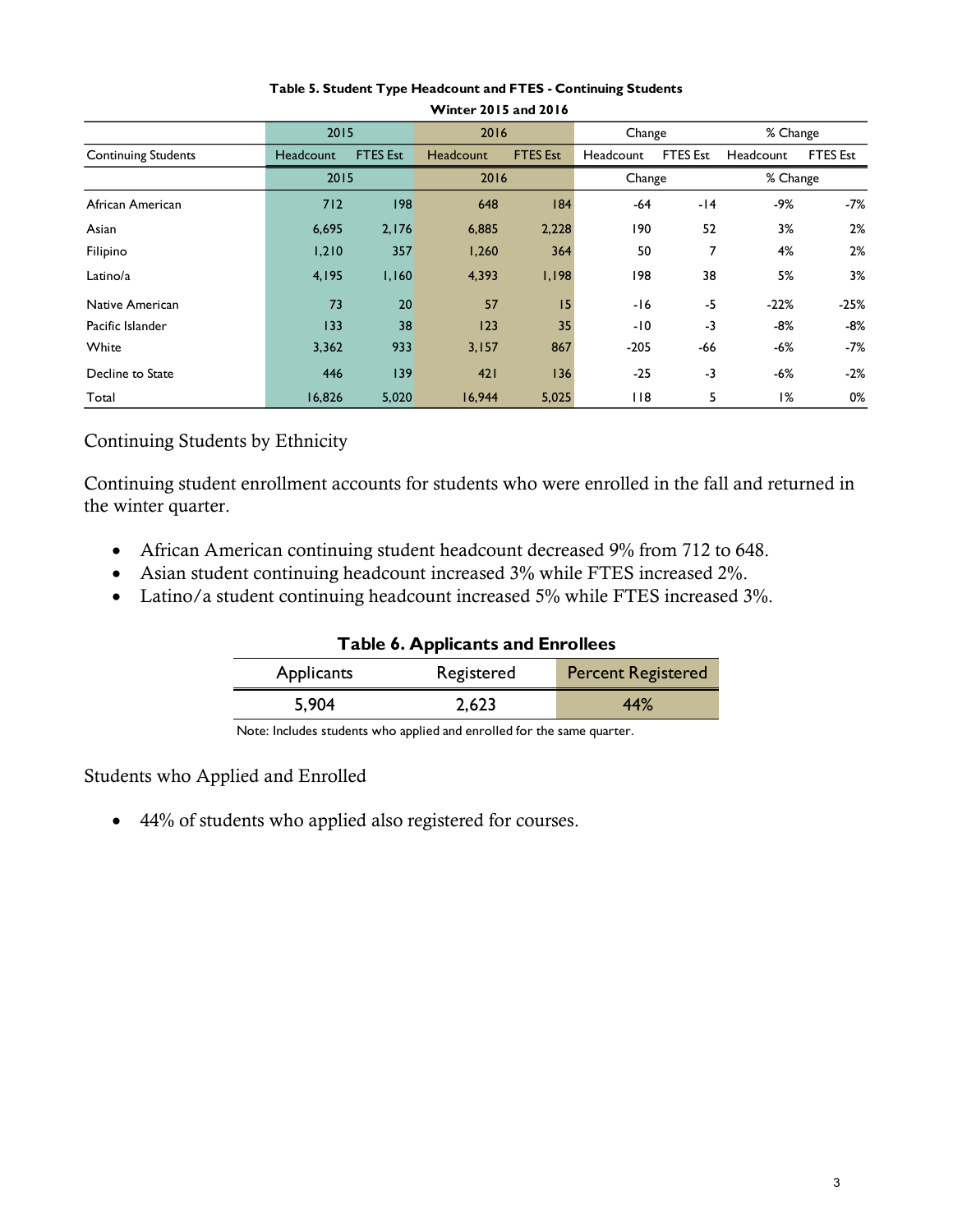| Table 7. Zip Code Groupings by Percent Change |  |
|-----------------------------------------------|--|
| <b>Winter 2015 and 2016</b>                   |  |

|                                                                                                 | 2015      | 2016      |        |          |
|-------------------------------------------------------------------------------------------------|-----------|-----------|--------|----------|
| <b>Zip Code Groupings</b>                                                                       | Headcount | Headcount | Change | % Change |
| Cupertino, Sunnyvale, Los Altos, Mountain View, Palo Alto, Los Gatos, Saratoga                  | 4,529     | 4,296     | $-233$ | -5%      |
| San Jose East of 880, Alviso, Milpitas, Fremont, Union City, Newark, Hayward,<br>East Palo Alto | 10.292    | 10.457    | 165    | 2%       |
| San Jose Other, Santa Clara, Morgan Hill, Gilroy, Campbell                                      | 4,567     | 4,478     | -89    | $-2\%$   |
| San Mateo, Atherton, Redwood City, San Carlos, Foster City                                      | 132       | 127       | -5     | -4%      |
| San Mateo County Other                                                                          | 80        | 81        |        |          |
| All Other Areas                                                                                 | 1,030     | 1,085     | 55     | 5%       |
| Total                                                                                           | 20,630    | 20,524    | $-106$ | -1%      |
|                                                                                                 |           |           |        |          |

### Zip Code Groupings

- Enrollment from Cupertino, Sunnyvale, Los Altos, Mountain View, Palo Alto, Los Gatos and Saratoga decreased 5% from 4,529 to 4,296.
- Enrollment from San Jose East of 880, Alviso, Milpitas, Fremont, Union City, Newark, Hayward and East Palo Alto increased 2% from 10,292 to 10,457.
- Enrollment from San Jose Other, Santa Clara, Morgan Hill, Gilroy, and Campbell decreased 2% from 4,567 to 4,478.

|  | Table 8. Zip Code Groupings by Percent Change and Ethnicity |
|--|-------------------------------------------------------------|
|  |                                                             |

|           |                                                                                | 2015      | 2016      |        |          |
|-----------|--------------------------------------------------------------------------------|-----------|-----------|--------|----------|
| Ethnicity | <b>Zip Code Groupings</b>                                                      | Headcount | Headcount | Change | % Change |
| African   |                                                                                | 08        | 100       | -8     | -7%      |
| American  | Cupertino, Sunnyvale, Los Altos, Mountian View, Palo Alto, Los Gatos, Saratoga |           |           |        |          |
|           | San Jose East of 880, Alviso, Milpitas, Fremont, Union City, Newark, Hayward,  |           |           | -60    |          |
|           | East Palo Alto                                                                 | 465       | 405       |        | $-13%$   |
|           | San Jose Other, Santa Clara, Morgan Hill, Gilroy, Campbell                     | 218       | 215       | -3     | -1%      |
| Filipino  |                                                                                | 167       | 168       |        | $1\%$    |
|           | Cupertino, Sunnyvale, Los Altos, Mountian View, Palo Alto, Los Gatos, Saratoga |           |           |        |          |
|           | San Jose East of 880, Alviso, Milpitas, Fremont, Union City, Newark, Hayward,  | 931       | 974       | 43     | 5%       |
|           | East Palo Alto                                                                 |           |           |        |          |
|           | San Jose Other, Santa Clara, Morgan Hill, Gilroy, Campbell                     | 226       | 251       | 25     | 11%      |
| Latino/a  | Cupertino, Sunnyvale, Los Altos, Mountian View, Palo Alto, Los Gatos, Saratoga | 621       | 650       | 29     | 5%       |
|           | San Jose East of 880, Alviso, Milpitas, Fremont, Union City, Newark, Hayward,  | 3,196     | 3,295     | 99     | 3%       |
|           | East Palo Alto                                                                 |           |           |        |          |
|           | San Jose Other, Santa Clara, Morgan Hill, Gilroy, Campbell                     | 966       | 984       | 18     | 2%       |

#### **Winter 2015 and 2016**

Zip Code Groupings by Ethnicity

- African American student headcount decreased the greatest in the San Jose East of 880, area (13%). Followed by the Cupertino area with a 7% decrease.
- Filipino headcount increased by 1% in the Cupertino, Sunnyvale area and by 5% in the San Jose East of 880 area, and by 11% in the San Jose Other area.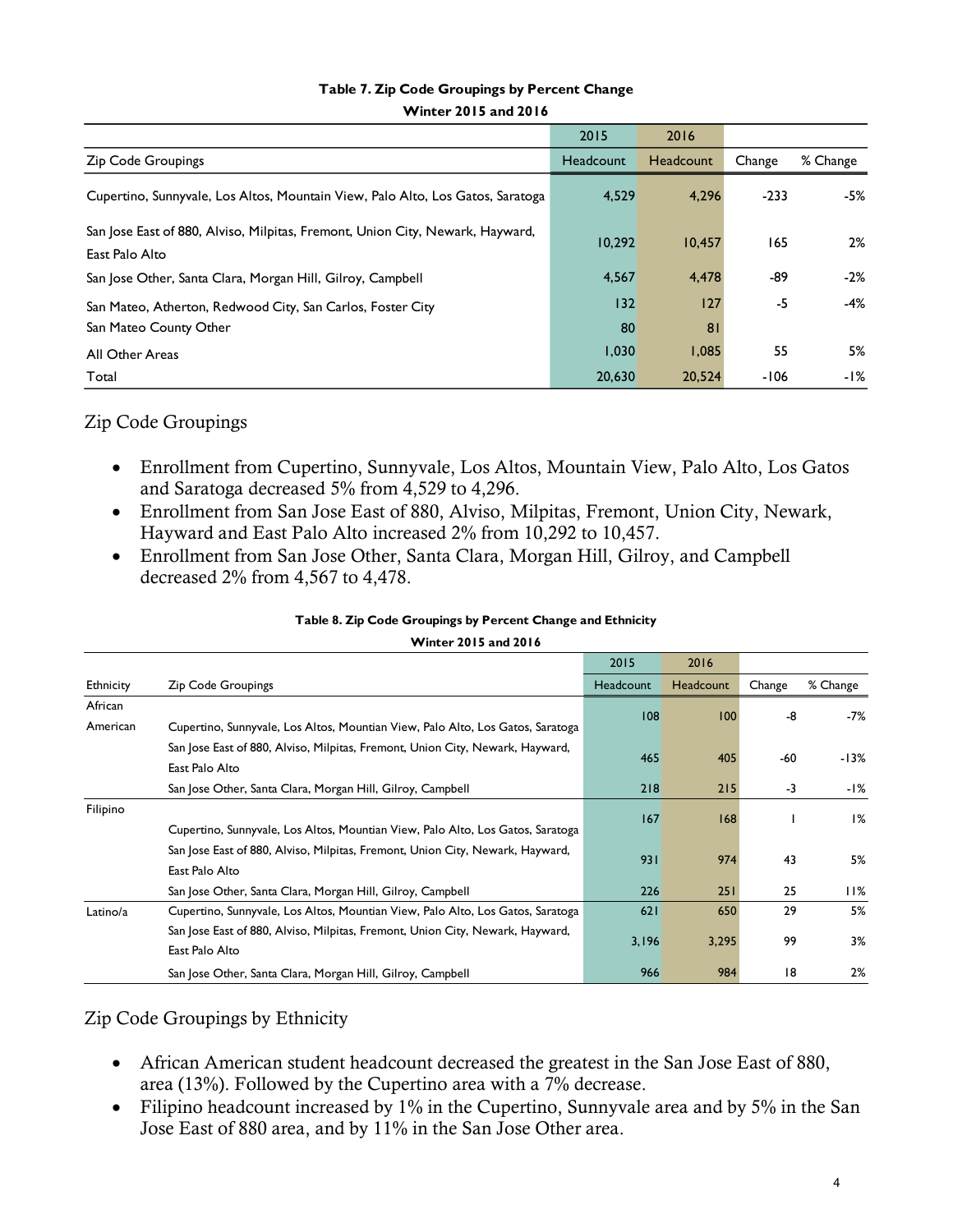• Latino/a headcount increased 5% in the Cupertino, Sunnyvale area by 3% in the San Jose East of 880 area, and by 4% in the San Jose Other area.

## **Application Data**

First Generation Status

## **Table 9. First Generation Status**

|                         | 2015             |         | 2016             |                |  |
|-------------------------|------------------|---------|------------------|----------------|--|
|                         | <b>Headcount</b> | Percent | <b>Headcount</b> | <b>Percent</b> |  |
| <b>First-Generation</b> | 5,429            | 32%     | 3,908            | 32%            |  |
| Non First-Generation    | 10,484           | 61%     | 7,270            | 60%            |  |
| Unknown                 | 1,299            | 8%      | 914              | 8%             |  |
| Total                   | 17,212           | 100%    | 12,092           | 100%           |  |

### **Winter 2015 and 2016**

Note: NCES defines first-generation as a student whose parent(s) has completed high school or less.

• 32% of registrants reported they are first-generation college students, the same rate as the previous year.

### Family Income

# **Table 10. Family Income**

# **Winter 2015 and 2016**

| <b>Table 10. Family Income</b>           |           |         |           |         |  |  |  |  |  |
|------------------------------------------|-----------|---------|-----------|---------|--|--|--|--|--|
| <b>Winter 2015 and 2016</b>              |           |         |           |         |  |  |  |  |  |
|                                          | 2015      |         | 2016      |         |  |  |  |  |  |
|                                          | Headcount | Percent | Headcount | Percent |  |  |  |  |  |
| \$0-\$25,000 (Low Income)                | 4,166     | 26%     | 4,606     | 25%     |  |  |  |  |  |
| \$25,001-\$50,000 (Lower Middle Income)  | 3,774     | 24%     | 4,311     | 24%     |  |  |  |  |  |
| \$50,001-\$75,000 (Middle Income)        | 3,031     | 19%     | 3,433     | 19%     |  |  |  |  |  |
| \$75,001-\$100,000 (Upper Middle Income) | 1,986     | 12%     | 2,245     | 12%     |  |  |  |  |  |
| \$100,001 and above (High Income)        | 2,350     | 15%     | 2,861     | 16%     |  |  |  |  |  |
| No Income                                | 662       | 4%      | 622       | 3%      |  |  |  |  |  |
| Total                                    | 15,969    | 100%    | 18,078    | 100%    |  |  |  |  |  |

Question: What is your family income from the past year? Family income would include the income of you and family members living with you from all sources including jobs as well as other sources such as rents, welfare payments, social security, pensions, or even interest from stocks, bonds, or savings.

• 25% of registrants reported their family income to be \$25,000 or less, below the federal poverty rate for a family of 4. This is 1 percentage point lower than the previous year.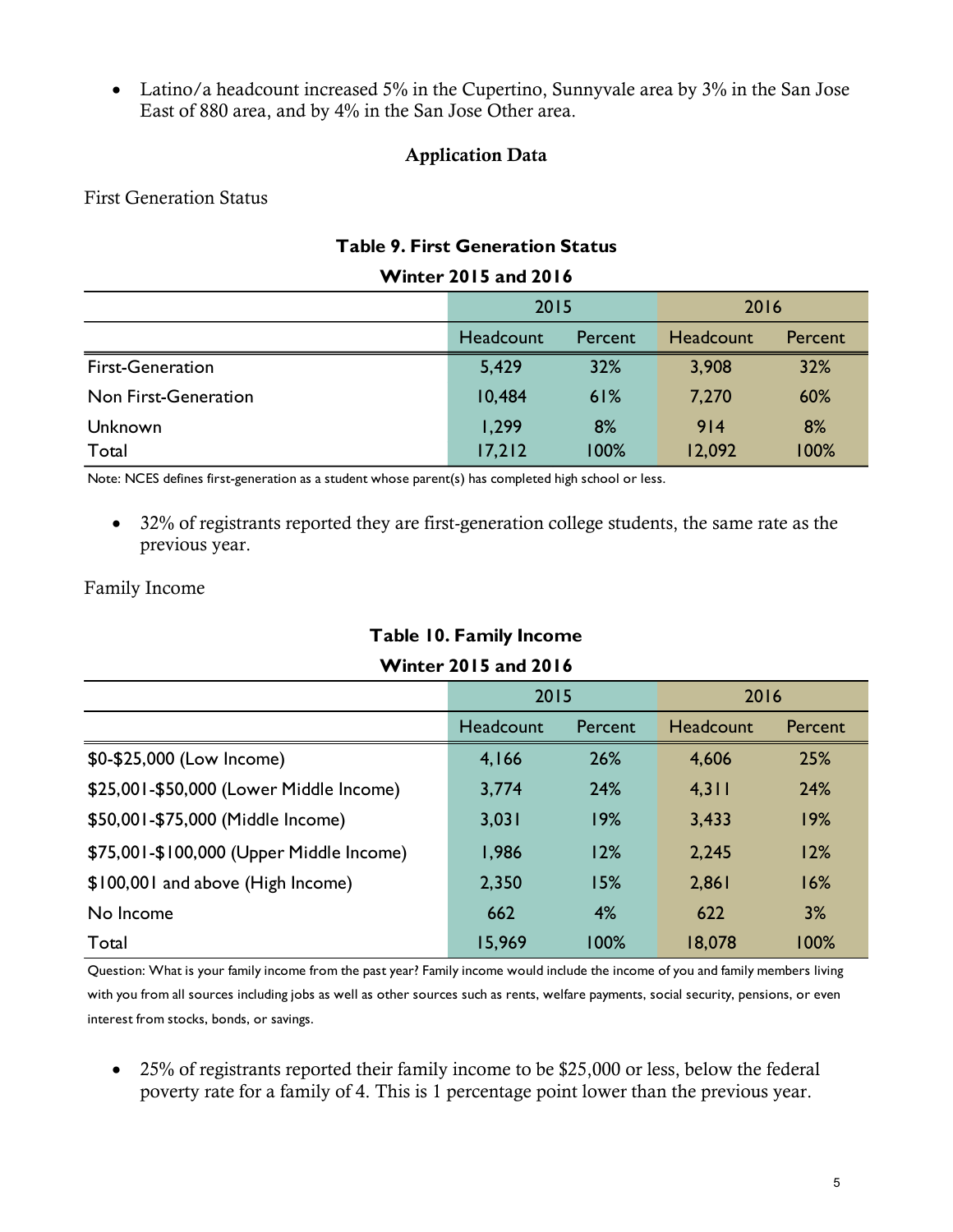## Language Spoken at Home

# **Table 11. English Spoken at Home**

## **Winter 2015 and 2016**

|                             | Table 11. English Spoken at Home |         |           |         |  |  |  |  |  |  |
|-----------------------------|----------------------------------|---------|-----------|---------|--|--|--|--|--|--|
| <b>Winter 2015 and 2016</b> |                                  |         |           |         |  |  |  |  |  |  |
|                             | 2015                             |         | 2016      |         |  |  |  |  |  |  |
|                             | Headcount                        | Percent | Headcount | Percent |  |  |  |  |  |  |
| Speak English               | 8,448                            | 68%     | 9,664     | 78%     |  |  |  |  |  |  |
| Speak another language      | 3,892                            | 32%     | 2,695     | 22%     |  |  |  |  |  |  |
| Total                       | 12,340                           | 100%    | 12,359    | 100%    |  |  |  |  |  |  |

Question: Do you speak a language other than English at home?

• 22% of registrants reported they speak a language other than English at home. This is ten percentage points lower than the previous year.

Community Involvement

| <b>Table 12. Community Involvement</b> |                             |         |                  |         |
|----------------------------------------|-----------------------------|---------|------------------|---------|
|                                        | <b>Winter 2015 and 2016</b> |         |                  |         |
|                                        | 2015                        |         | 2016             |         |
|                                        | Headcount                   | Percent | <b>Headcount</b> | Percent |
| At least once a week                   | 2,932                       | 17%     | 3,219            | 16%     |
| At least every few months              | 3,078                       | 18%     | 3,608            | 18%     |
| At least once a month                  | 3,570                       | 20%     | 4,233            | 21%     |
| At least once a year                   | 3,617                       | 21%     | 3,933            | 20%     |
| <b>Never</b>                           | 4,360                       | 25%     | 4,895            | 25%     |
| Total                                  | 17,557                      | 100%    | 19,888           | 100%    |

#### **Table 12. Community Involvement**  $\frac{1}{2}$

Question: How often in the past year were you involved in activities in your community?

 55% of registrants reported they participated in community activities once a week to once a month in the past year. This is the same rate as the previous year.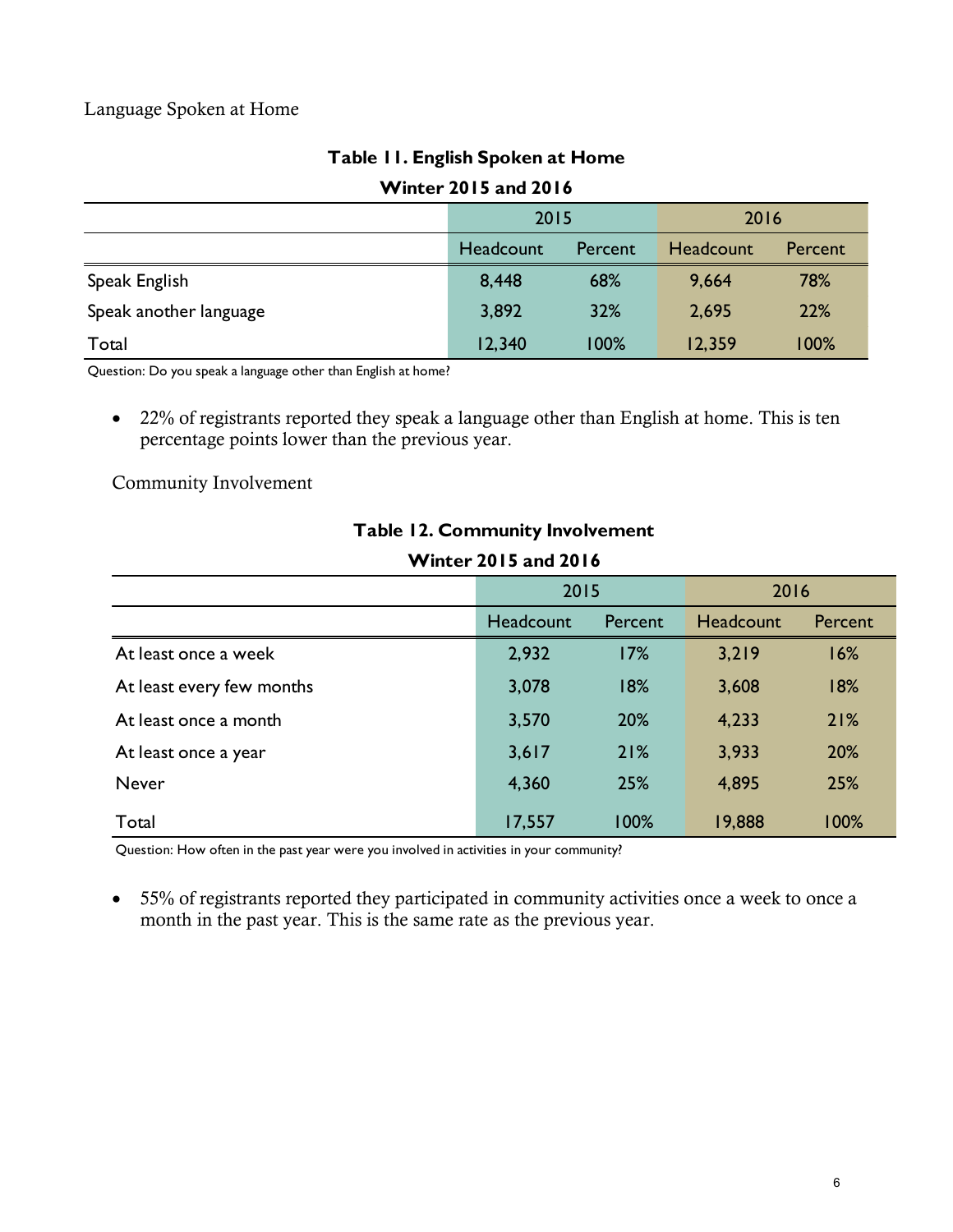| <b>Winter 2015 and Winter 2016</b> |       |       |
|------------------------------------|-------|-------|
|                                    | 2015  | 2,016 |
| Spanish                            | 1,795 | 1,320 |
| Chinese                            | 1,026 | 682   |
| Vietnamese                         | 955   | 739   |
| Filipino (Tagalog)                 | 319   | 226   |
| Korean                             | 234   | 175   |
| Farsi                              | 213   | 157   |
| Hindi (Urdu)                       | 207   | 143   |
| Punjabi                            | 143   | Ш     |
| Russian                            | 114   | 69    |
| Japanese                           | 90    | 48    |
| Arabic                             | 87    | 55    |
| French                             | 70    | 54    |
| Hebrew                             | 59    | 40    |
| Gujarati                           | 51    | 36    |
| Persian                            | 45    | 32    |
| Telugu                             | 43    | 25    |
| Tamil                              | 40    | 24    |
| Portugese                          | 32    | 26    |
| German                             | 30    | 18    |
| Amharic                            | 28    | 20    |

# **Table 13. Language Proficiency Winter 2015 and Winter 2016**

Question: Indicate which languages, other than English, in which you are a proficient speaker, even if you do not speak this language at home. Proficiency would include discussing daily activities, asking questions, handling daily tasks and socializing in another language.

 Of the students that reported they are proficient in another language, the top 5 languages spoken include Spanish, Chinese, Vietnamese, Filipino (Tagalog), and Korean.

Note: Application data includes students who applied between 2011W and current term and registered for the current term. Includes registration codes used for apportionment. Includes the first term of application for students applying more than once. Unreported responses were not included.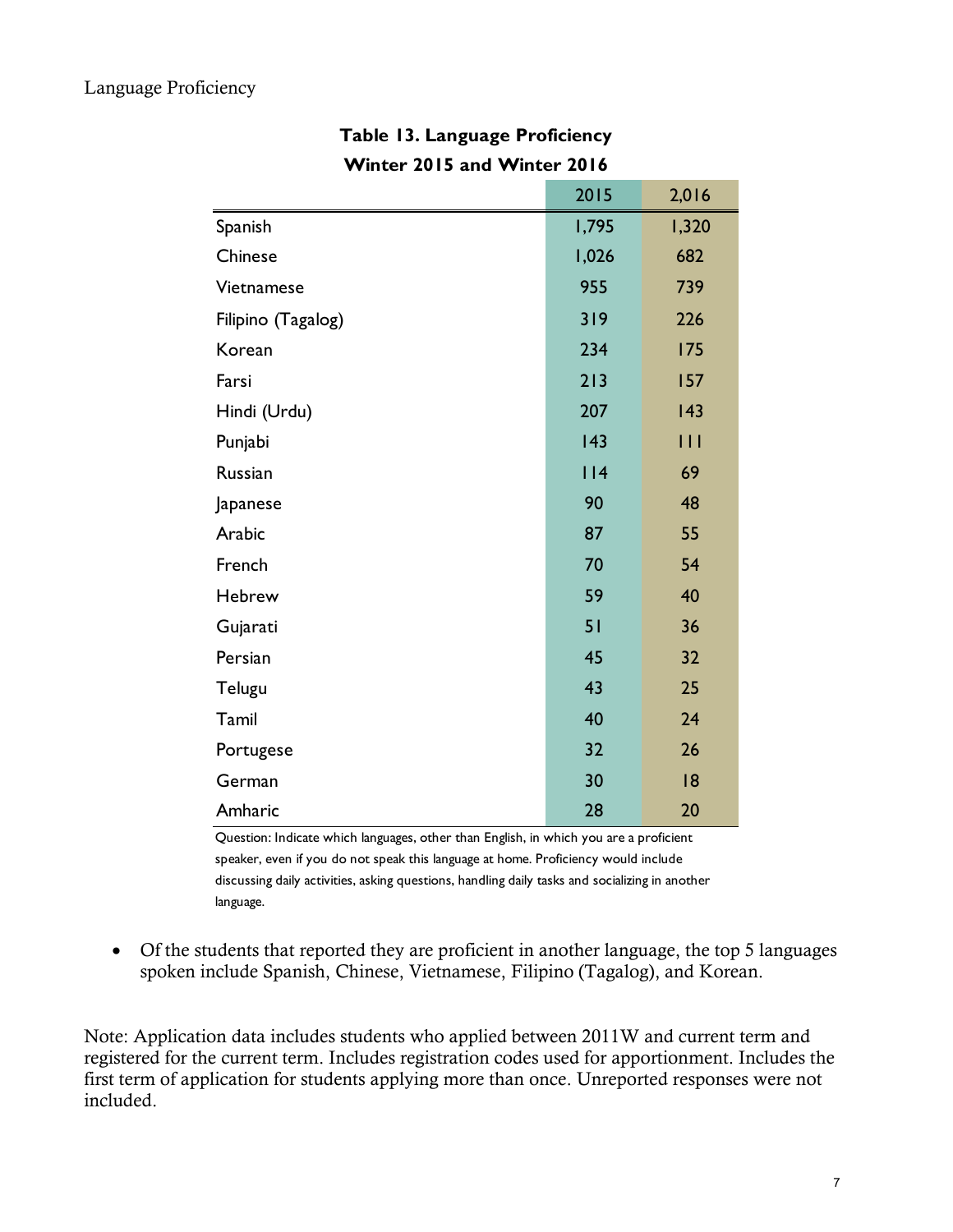FHDA Institutional Research and Planning 01/20/16

| De Anza College               |           |           |            |          |
|-------------------------------|-----------|-----------|------------|----------|
|                               | 201532    | 201632    | % Increase | Increase |
|                               | 21-JAN-15 | 20-JAN-16 |            |          |
|                               | 2015      | 2016      |            |          |
| <b>Unduplicated Headcount</b> | 20,630    | 20,524    | $-0.5%$    | $-106$   |
| <b>Sections</b>               | 1,921     | 1,881     | $-2.1\%$   | -40      |
| Enr                           | 55,667    | 55,053    | $-1.1%$    | $-614$   |
| <b>WSCH Estimate</b>          | 257,997   | 255,996   | $-0.8%$    | $-2,001$ |
| <b>FTES Estimate</b>          | 5,735     | 5,690     | $-0.8%$    | -44      |
| Load                          | 164.9     | 162.6     | $-1.4\%$   | $-2.3$   |
| FTEF                          | 494.69    | 487.87    | $-1.4%$    | $-6.82$  |
| Prod                          | 522       | 525       | 0.6%       | 3        |

# **Foothill College**

|                        | 201531    | 201631    | % Increase | Increase |
|------------------------|-----------|-----------|------------|----------|
|                        | 21-JAN-15 | 20-JAN-16 |            |          |
|                        | 2015      | 2016      |            |          |
| Unduplicated Headcount | 12,226    | 12,302    | 0.6%       | 76       |
| Sections               | 1,147     | 1,128     | $-1.7%$    | $-19$    |
| Enr                    | 28,781    | 28,232    | $-1.9%$    | -549     |
| <b>WSCH Estimate</b>   | 147,522   | 146,207   | $-0.9%$    | $-1,315$ |
| <b>FTES Estimate</b>   | 3,279     | 3,250     | $-0.9%$    | $-29$    |
| Load                   | 106.108   | 108.844   | 2.6%       | 2.736    |
| FTEF                   | 318.32    | 326.53    | 2.6%       | 8.21     |
| Prod                   | 463       | 448       | $-3.4%$    | -16      |

Only reports load of sections with enrollment.

Includes only credit sections with registered students. Appren, PC, PA, JRYM, FH LINC not included.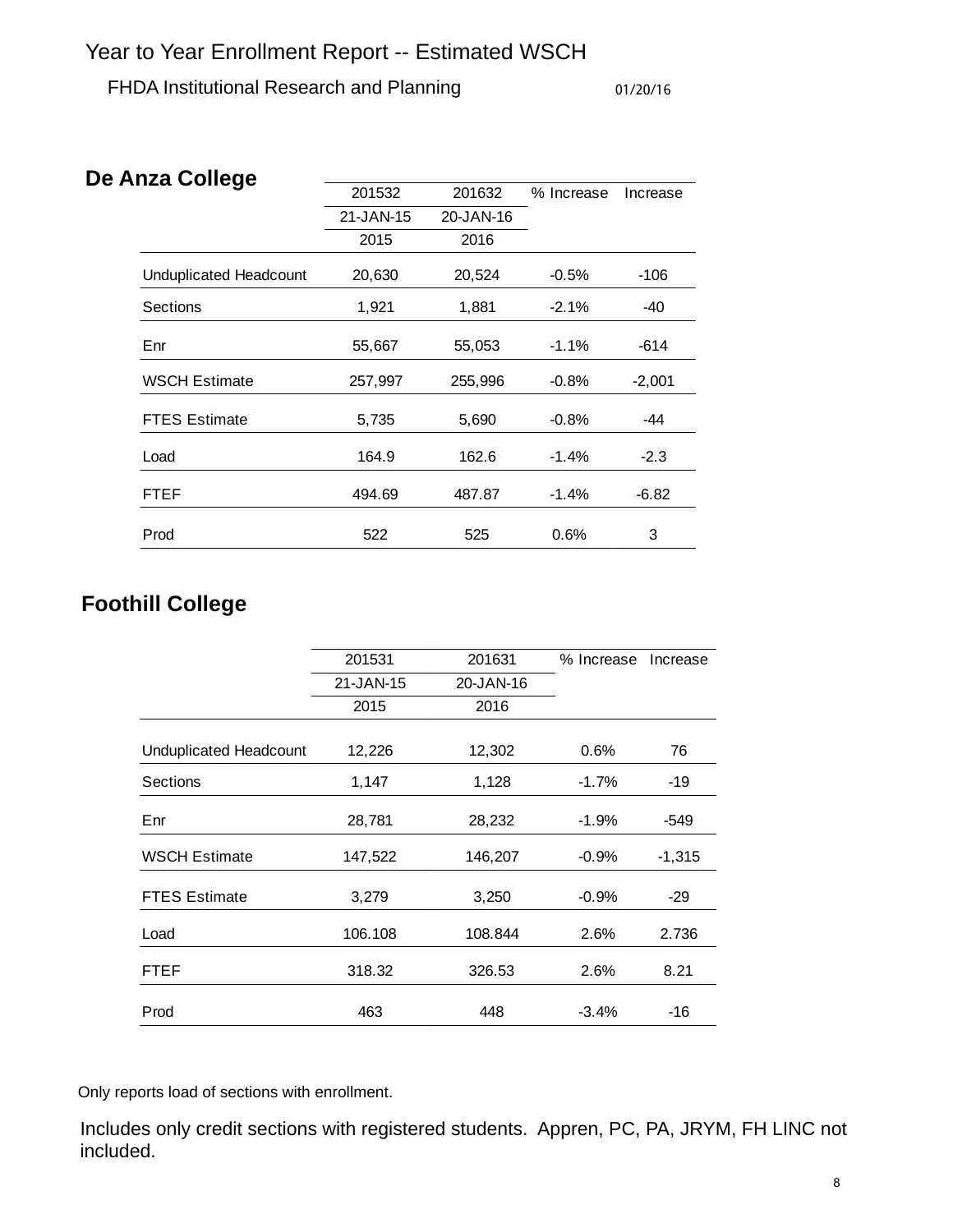FHDA Institutional Research and Planning

# DA

# **By College**

|       |        | 201532  |                        |            |      | 201632               |                   | % Increase |        |              |                   |
|-------|--------|---------|------------------------|------------|------|----------------------|-------------------|------------|--------|--------------|-------------------|
|       | Crse   |         | WSCH Unduplicated      |            | Crse |                      | WSCH Unduplicated |            | Crse   |              | WSCH Unduplicated |
| Sec   |        |         | Enr Estimate Headcount | <b>Sec</b> |      | Enr Estimate         | Headcount         | Sec        |        | Enr Estimate | Headcount         |
| 1.921 | 55.667 | 257.997 | 20.630                 |            |      | 1,881 55,053 255,996 | 20.524            | $-2\%$     | $-1\%$ | $-1\%$       | -1%               |

# **By Division**

|       |       | 201532 |         |                   |             | 201632 |             |             |           |        | % Increase  |                   |        |      |        |      |
|-------|-------|--------|---------|-------------------|-------------|--------|-------------|-------------|-----------|--------|-------------|-------------------|--------|------|--------|------|
|       |       | Crse   | WSCH    | <b>FTES</b>       |             | Crse   | <b>WSCH</b> | <b>FTES</b> |           | Crse   | <b>WSCH</b> | <b>FTES</b>       | 201532 |      | 201632 |      |
|       | Sec   | Enr    |         | Estimate Estimate | Sec         | Enr    | Estimate    | Estimate    | Sec       | Enr    |             | Estimate Estimate | Load   | Prod | Load   | Prod |
| 2AT   | 45    | 985    | 6,275   | 139               | 56          | 1,146  | 7,490       | 166         | 24%       | 16%    | 19%         | 19%               | 4.77   | 439  | 5.39   | 463  |
| 2BH   | 210   | 4,898  | 23,265  | 517               | 211         | 5,011  | 22,756      | 506         | 0%        | 2%     | $-2\%$      | $-2\%$            | 16.26  | 477  | 15.13  | 501  |
| 2CA   | 177   | 3,703  | 16,219  | 361               | 173         | 3,675  | 16,154      | 359         | $-2\%$    | $-1\%$ | $-0%$       | $-0\%$            | 10.62  | 509  | 10.60  | 508  |
| 2CB   | 160   | 5,902  | 29,855  | 664               | 155         | 6,038  | 30,207      | 671         | $-3%$     | 2%     | 1%          | 1%                | 15.45  | 644  | 16.31  | 617  |
| 2IC   | 124   | 3,226  | 14,335  | 319               | 111         | 3,245  | 14,423      | 321         | $-10%$    | 1%     | 1%          | 1%                | 9.32   | 513  | 8.78   | 547  |
| 2LA   | 351   | 9,377  | 43,655  | 970               | 349         | 9,237  | 42,995      | 956         | $-1\%$    | $-1\%$ | $-2%$       | $-2%$             | 37.58  | 387  | 37.73  | 380  |
| 2LB   | 4     | 126    | 252     | 6                 | 3           | 71     | 143         |             | $3 - 25%$ | -44%   | $-43%$      | $-43%$            | 0.00   | #INF | 0.00   | #INF |
| 2LR   | 15    | 91     | 152     | 3                 | 13          | 45     | 83          |             | $2 - 13%$ | $-51%$ | -45%        | -45%              | 0.37   | 135  | 0.30   | 92   |
| 2PE   | 175   | 3,471  | 9,798   | 218               | 162         | 3,009  | 8,871       | 197         | $-7%$     | $-13%$ | $-9%$       | $-9%$             | 5.57   | 587  | 4.92   | 601  |
| 2PS   | 276   | 9,983  | 55,388  | 1,231             | 272         | 9,919  | 55,157      | 1,226       | $-1\%$    | $-1\%$ | $-0\%$      | $-0\%$            | 32.03  | 576  | 32.04  | 574  |
| 2SE   | 35    | 854    | 7,744   | 172               | 32          | 630    | 6,957       | 155         | $-9%$     | $-26%$ | $-10%$      | $-10%$            | 2.77   | 930  | 2.55   | 910  |
| 2SS   | 325   | 12,186 | 48,607  | 1,080             | 315         | 12,087 | 48,167      | 1,071       | $-3%$     | $-1\%$ | $-1%$       | $-1\%$            | 28.62  | 566  | 27.26  | 589  |
| 2ST   | 24    | 865    | 2,454   | 55                | 29          | 940    | 2,593       | 58          | 21%       | 9%     | 6%          | 6%                | 1.54   | 531  | 1.61   | 537  |
| Total | 1,921 | 55,667 | 257,997 |                   | 5,735 1,881 | 55,053 | 255,996     | 5,690       | $-2\%$    | $-1\%$ | $-1\%$      | -1%               | 164.9  | 522  | 162.6  | 525  |

Includes only credit sections with registered students. Appren, PC, PA, JRYM, FH LINC not included. Only reports load of sections with enrollment.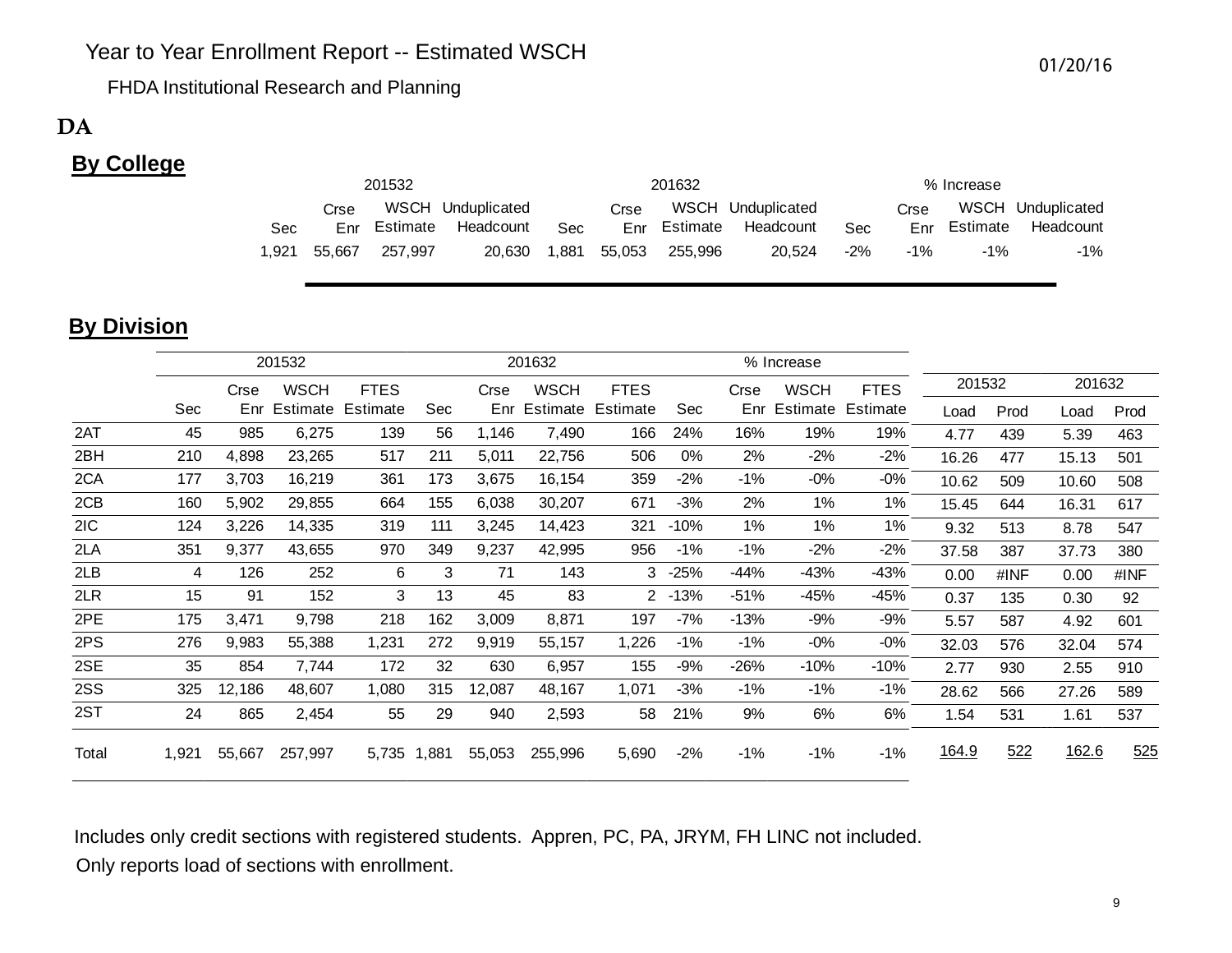01/20/16

FHDA Institutional Research and Planning

**By Department** Includes only Sections with registered students. Appren,. PC, PA, JRYM, FH LINC, not included.

# DA

|     |             | 201632<br>201532        |       |              |        |                | % Increase |              |             |         |             |              |         |
|-----|-------------|-------------------------|-------|--------------|--------|----------------|------------|--------------|-------------|---------|-------------|--------------|---------|
|     |             |                         | Crse  | <b>WSCH</b>  |        |                | Crse       | <b>WSCH</b>  |             |         | Crse        | <b>WSCH</b>  |         |
|     |             | Sec                     |       | Enr Estimate | Load   | Sec            |            | Enr Estimate | Load        | Sec     |             | Enr Estimate | Load    |
| 2AT | <b>AUTO</b> | 27                      | 678   | 3,982        | 3.236  | 27             | 662        | 3,853        | 3.230       | 0%      | $-2%$       | $-3%$        | $-0%$   |
|     | <b>DMT</b>  |                         |       |              |        | 29             | 484        | 3,637        | 2.161       |         |             |              |         |
|     | <b>MCNC</b> | 18                      | 307   | 2,293        | 1.531  |                |            |              |             |         | -100% -100% | $-100%$      | $-100%$ |
|     | Total       | 45                      | 985   | 6,275        | 4.767  | 56             | 1,146      | 7,490        | 5.391       | 24%     | 16%         | 19%          | 13%     |
| 2BH | <b>BIOL</b> | 55                      | 1,457 | 10,387       | 5.815  | 49             | 1,371      | 9,909        | 5.586 -11%  |         | $-6%$       | $-5%$        | $-4%$   |
|     | E S         | 33                      | 760   | 2,115        | 1.554  | 33             | 800        | 2,204        | 1.375       | 0%      | 5%          | 4%           | $-12%$  |
|     | <b>ESCI</b> | 27                      | 764   | 3,502        | 2.092  | 27             | 815        | 3,464        | 1.893       | 0%      | 7%          | $-1%$        | $-10%$  |
|     | <b>HLTH</b> | $\overline{\mathbf{4}}$ | 115   | 337          | 0.179  | 4              | 124        | 348          | 0.179       | 0%      | 8%          | 3%           | $0\%$   |
|     | <b>HTEC</b> | 41                      | 793   | 2,391        | 1.957  | 48             | 906        | 2,631        | 1.797       | 17%     | 14%         | 10%          | $-8%$   |
|     | <b>NURS</b> | 38                      | 563   | 2,748        | 3.591  | 40             | 607        | 2,711        | 3.457       | 5%      | 8%          | $-1%$        | $-4%$   |
|     | <b>NUTR</b> | 12                      | 446   | 1,784        | 1.068  | 10             | 388        | 1,490        | 0.845 -17%  |         | $-13%$      | $-16%$       | $-21%$  |
|     | Total       | 210                     | 4,898 | 23,265       | 16.256 | 211            | 5,011      | 22,756       | 15.132      | 0%      | 2%          | $-2%$        | $-7%$   |
| 2CA | <b>ARTS</b> | 46                      | 1,258 | 6,413        | 3.887  | 44             | 1,244      | 6,319        | 3.935       | $-4%$   | $-1%$       | $-1%$        | $1\%$   |
|     | <b>DANC</b> | 24                      | 388   | 1,271        | 0.773  | 21             | 381        | 1,284        | 0.748 -13%  |         | $-2%$       | 1%           | $-3%$   |
|     | F/TV        | 33                      | 822   | 3,534        | 2.424  | 33             | 778        | 3,373        | 2.460       | 0%      | $-5%$       | $-5%$        | $1\%$   |
|     | <b>MUSI</b> | 52                      | 758   | 2,780        | 2.058  | 54             | 769        | 2,860        | 1.931       | 4%      | 1%          | 3%           | $-6%$   |
|     | <b>PHTG</b> | 14                      | 338   | 1,537        | 1.077  | 13             | 385        | 1,722        | 1.118       | $-7%$   | 14%         | 12%          | 4%      |
|     | <b>THEA</b> | 8                       | 139   | 684          | 0.400  | 8              | 118        | 596          | 0.408       | 0%      | $-15%$      | $-13%$       | 2%      |
|     | Total       | 177                     | 3,703 | 16,219       | 10.619 | 173            | 3,675      | 16,154       | 10.600      | $-2%$   | $-1%$       | $-0%$        | $-0%$   |
| 2CB | <b>ACCT</b> | 48                      | 1,720 | 8,267        | 4.625  | 45             | 1,600      | 7,555        | 4.262       | $-6%$   | $-7%$       | $-9%$        | $-8%$   |
|     | <b>BUS</b>  | 41                      | 1,762 | 8,541        | 4.286  | 40             | 1,925      | 9,360        | 4.850       | $-2%$   | 9%          | 10%          | 13%     |
|     | <b>CDI</b>  | 14                      | 199   | 1,327        | 0.608  |                |            |              |             | $-100%$ | $-100%$     | $-100%$      | $-100%$ |
|     | <b>CIS</b>  | 54                      | 2,072 | 11,124       | 5.664  | 66             | 2,393      | 12,812       | 6.840       | 22%     | 15%         | 15%          | 21%     |
|     | <b>REST</b> | 3                       | 149   | 596          | 0.267  | 4              | 120        | 480          | 0.356       | 33%     | $-19%$      | $-19%$       | 33%     |
|     | Total       | 160                     | 5,902 | 29,855       | 15.450 | 155            | 6,038      | 30,207       | 16.308      | $-3%$   | 2%          | 1%           | $6\%$   |
| 2IC | <b>FREN</b> | $\overline{7}$          | 189   | 945          | 0.777  | 5              | 158        | 790          | 0.555 -29%  |         | $-16%$      | $-16%$       | $-29%$  |
|     | <b>GERM</b> | 3                       | 83    | 415          | 0.333  | 3              | 89         | 445          | 0.333       | $0\%$   | 7%          | 7%           | $-0\%$  |
|     | <b>HNDI</b> | $\mathbf{1}$            | 20    | 100          | 0.111  | $\mathbf{1}$   | 38         | 190          | 0.111       | 0%      | 90%         | 90%          | 0%      |
|     | <b>ICS</b>  | 66                      | 1,470 | 5,845        | 3.500  | 51             | 1,342      | 5,345        | 2.900 - 23% |         | $-9%$       | $-9%$        | $-17%$  |
|     | <b>INTL</b> | 9                       | 254   | 1,016        | 0.500  | 9              | 235        | 940          | 0.500       | 0%      | $-7%$       | $-7%$        | 0%      |
|     | <b>ITAL</b> | 1                       | 20    | 100          | 0.111  | 1              | 28         | 140          | 0.111       | 0%      | 40%         | 40%          | $-0\%$  |
|     | <b>JAPN</b> | 8                       | 284   | 1,420        | 0.888  | 8              | 275        | 1,375        | 0.888       | 0%      | $-3%$       | $-3%$        | $-0\%$  |
|     | <b>KORE</b> | 5                       | 124   | 620          | 0.444  | 6              | 153        | 765          | 0.444       | 20%     | 23%         | 23%          | $-0\%$  |
|     | <b>MAND</b> | 7                       | 228   | 1,140        | 0.777  | 6              | 206        | 1,030        | 0.666 -14%  |         | $-10%$      | $-10%$       | $-14%$  |
|     | <b>PERS</b> | 1                       | 37    | 185          | 0.111  | 1              | 41         | 205          | 0.111       | 0%      | 11%         | 11%          | 0%      |
|     | <b>RUSS</b> | 1                       | 32    | 160          | 0.111  | $\mathbf{1}$   | 32         | 160          | 0.111       | 0%      | 0%          | 0%           | 0%      |
|     | <b>SIGN</b> | 3                       | 104   | 520          | 0.333  | $\overline{4}$ | 124        | 620          | 0.444 33%   |         | 19%         | 19%          | 33%     |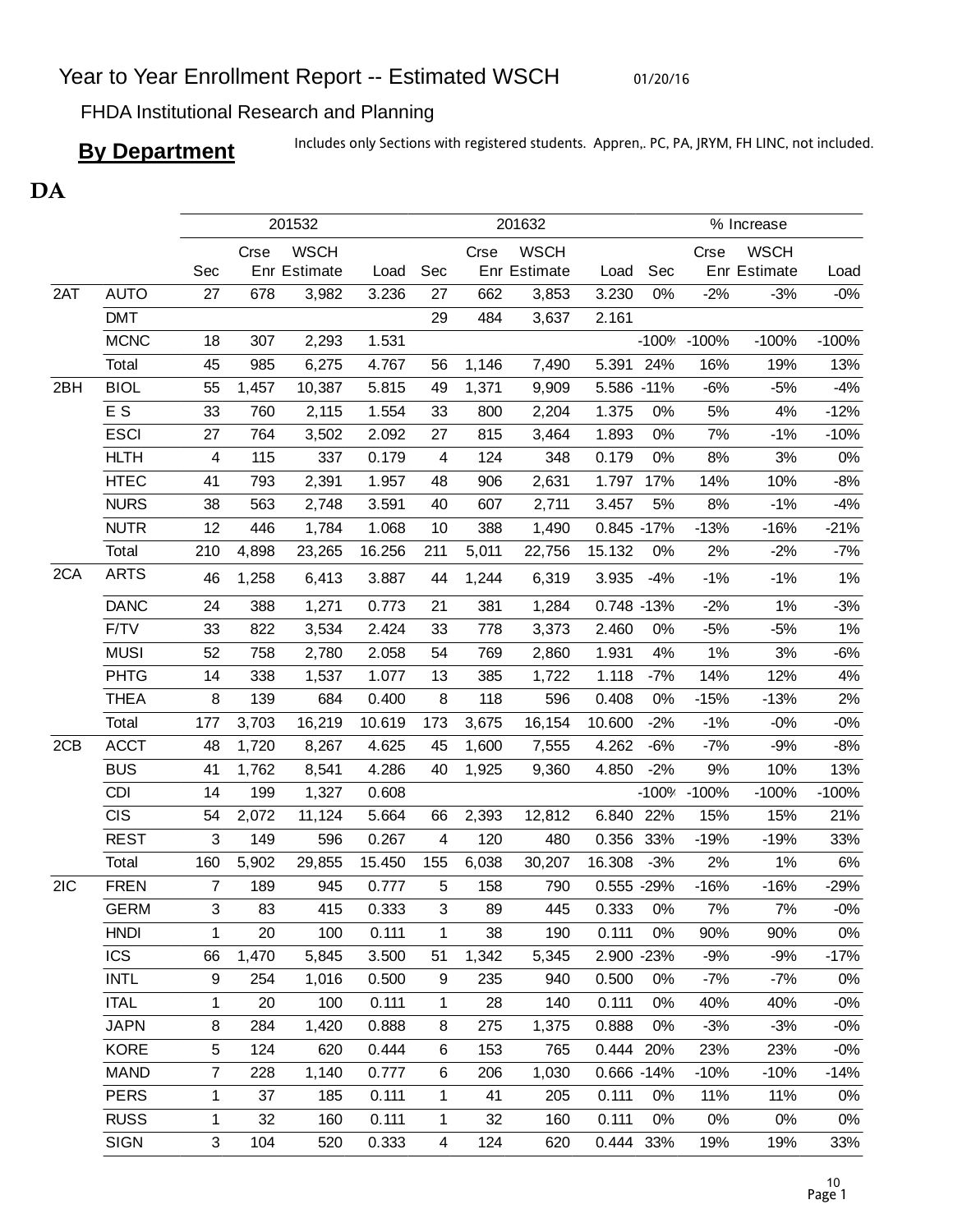01/20/16

# FHDA Institutional Research and Planning

**By Department** Includes only Sections with registered students. Appren,. PC, PA, JRYM, FH LINC, not included.

|     |             |              |                  | 201532                      |        |                         |       | 201632                      |                |       |        | % Increase                  |        |
|-----|-------------|--------------|------------------|-----------------------------|--------|-------------------------|-------|-----------------------------|----------------|-------|--------|-----------------------------|--------|
|     |             | Sec          | Crse             | <b>WSCH</b><br>Enr Estimate | Load   | Sec                     | Crse  | <b>WSCH</b><br>Enr Estimate | Load           | Sec   | Crse   | <b>WSCH</b><br>Enr Estimate | Load   |
|     | <b>SPAN</b> | 10           | 304              | 1,520                       | 1.110  | 9                       | 281   | 1,405                       | 0.999 -10%     |       | $-8%$  | $-8%$                       | $-10%$ |
|     | <b>VIET</b> | 1            | 41               | 205                         | 0.111  | 1                       | 41    | 205                         | 0.111          | 0%    | 0%     | $0\%$                       | 0%     |
|     | <b>WMST</b> | $\mathbf{1}$ | 36               | 144                         | 0.100  | 5                       | 202   | 808                         | 0.500 400%     |       | 461%   | 461%                        | 400%   |
|     | Total       | 124          | 3,226            | 14,335                      | 9.317  | 111                     | 3,245 | 14,423                      | 8.784 -10%     |       | 1%     | 1%                          | $-6%$  |
| 2LA | <b>ELIT</b> | 14           | 374              | 1,496                       | 1.100  | 11                      | 365   | 1,460                       | 0.900 -21%     |       | $-2%$  | $-2%$                       | $-18%$ |
|     | ESL         | 76           | 1,992            | 8,934                       | 7.944  | 75                      | 1,901 | 8,534                       | 7.844          | $-1%$ | $-5%$  | $-4%$                       | $-1%$  |
|     | <b>EWRT</b> | 152          | 4,192            | 20,883                      | 18.689 | 153                     | 4,165 | 20,722                      | 19.250         | 1%    | $-1%$  | $-1%$                       | 3%     |
|     | <b>JOUR</b> | 15           | 239              | 1,011                       | 0.775  | 15                      | 225   | 927                         | 0.775          | 0%    | $-6%$  | $-8%$                       | $0\%$  |
|     | <b>LING</b> | 1            | 42               | 168                         | 0.100  | 1                       | 47    | 188                         | 0.100          | 0%    | 12%    | 12%                         | 0%     |
|     | <b>READ</b> | 37           | 977              | 4,885                       | 4.205  | 36                      | 972   | 4,860                       | 4.066          | $-3%$ | $-1%$  | $-1%$                       | $-3%$  |
|     | <b>SPCH</b> | 56           | 1,561            | 6,278                       | 4.766  | 58                      | 1,562 | 6,304                       | 4.798          | 4%    | 0%     | 0%                          | $1\%$  |
|     | Total       | 351          | 9,377            | 43,655                      | 37.579 | 349                     | 9,237 | 42,995                      | 37.733         | $-1%$ | $-1%$  | $-2%$                       | 0%     |
| 2LB | <b>LIB</b>  | 4            | 126              | 252                         | 0.000  | 3                       | 71    | 143                         | $0.000 - 25%$  |       | $-44%$ | $-43%$                      |        |
|     | Total       | 4            | 126              | 252                         | 0.000  | 3                       | 71    | 143                         | $0.000 - 25%$  |       | $-44%$ | $-43%$                      |        |
| 2LR | <b>EWRT</b> | $\mathbf{1}$ | $\boldsymbol{9}$ | 27                          | 0.000  | 1                       | 11    | 33                          | 0.000          | 0%    | 22%    | 22%                         |        |
|     | <b>LRNA</b> | 3            | 36               | 56                          | 0.133  | $\overline{\mathbf{4}}$ | 17    | 24                          | 0.133 33%      |       | $-53%$ | -56%                        | 0%     |
|     | <b>SKIL</b> | 11           | 46               | 69                          | 0.240  | 8                       | 17    | 26                          | 0.168 -27%     |       | $-63%$ | $-63%$                      | $-30%$ |
|     | Total       | 15           | 91               | 152                         | 0.373  | 13                      | 45    | 83                          | 0.301 -13%     |       | $-51%$ | $-45%$                      | $-19%$ |
| 2PE | P E         | 175          | 3,471            | 9,798                       | 5.566  | 162                     | 3,009 | 8,871                       | 4.916          | $-7%$ | $-13%$ | $-9%$                       | $-12%$ |
|     | Total       | 175          | 3,471            | 9,798                       | 5.566  | 162                     | 3,009 | 8,871                       | 4.916          | $-7%$ | $-13%$ | $-9%$                       | $-12%$ |
| 2PS | <b>ASTR</b> | 9            | 808              | 3,966                       | 1.398  | 9                       | 828   | 4,068                       | 1.567          | 0%    | 2%     | 3%                          | 12%    |
|     | <b>CHEM</b> | 32           | 889              | 7,356                       | 4.774  | 34                      | 911   | 7,570                       | 4.957          | 6%    | 2%     | 3%                          | 4%     |
|     | <b>ENGR</b> | 3            | 115              | 888                         | 0.487  | 4                       | 128   | 984                         | 0.668          | 33%   | 11%    | 11%                         | 37%    |
|     | <b>GEOL</b> | 5            | 141              | 795                         | 0.554  | $\overline{\mathbf{4}}$ | 118   | 736                         | 0.468 -20%     |       | $-16%$ | $-7%$                       | $-16%$ |
|     | <b>MATH</b> | 202          | 7,154            | 37,166                      | 21.962 | 194                     | 6,975 | 36,099                      | 21.249         | $-4%$ | $-3%$  | $-3%$                       | $-3%$  |
|     | <b>MET</b>  | 4            | 217              | 1,021                       | 0.399  | 4                       | 238   | 1,102                       | 0.442          | 0%    | 10%    | 8%                          | 11%    |
|     | <b>PHYS</b> | 21           | 659              | 4,196                       | 2.457  | 23                      | 721   | 4,598                       | 2.694          | 10%   | 9%     | 10%                         | 10%    |
|     | Total       | 276          | 9,983            | 55,388                      | 32.031 | 272                     | 9,919 | 55,157                      | 32.045 -1%     |       | $-1%$  | $-0%$                       | 0%     |
| 2SE | <b>GUID</b> | 7            | 238              | 573                         | 0.439  | $\overline{2}$          | 11    | 17                          | $0.111 - 71%$  |       | $-95%$ | $-97%$                      | $-75%$ |
|     | <b>PEA</b>  | 18           | 359              | 1,108                       | 0.925  | 20                      | 390   | 1,206                       | 1.025          | 11%   | 9%     | 9%                          | 11%    |
|     | <b>SPED</b> | 10           | 257              | 6,063                       | 1.411  | 10                      | 229   | 5,734                       | 1.412          | 0%    | $-11%$ | $-5%$                       | 0%     |
|     | Total       | 35           | 854              | 7,744                       | 2.775  | 32                      | 630   | 6,957                       | 2.548          | $-9%$ | $-26%$ | $-10%$                      | $-8%$  |
| 2SS | <b>ADMJ</b> | 19           | 469              | 1,876                       | 1.300  | 16                      | 456   | 1,803                       | 1.156 -16%     |       | $-3%$  | $-4%$                       | $-11%$ |
|     | <b>ANTH</b> | 29           | 1,229            | 4,826                       | 2.698  | 31                      | 1,217 | 4,754                       | 2.768          | 7%    | $-1%$  | $-1%$                       | 3%     |
|     | CD          | 44           | 971              | 3,826                       | 2.545  | 45                      | 995   | 3,880                       | 2.523          | 2%    | 2%     | 1%                          | $-1%$  |
|     | <b>ECON</b> | 30           | 1,165            | 4,660                       | 2.500  | 33                      | 1,323 | 5,292                       | 2.700          | 10%   | 14%    | 14%                         | 8%     |
|     | GEO         | 9            | 411              | 1,644                       | 0.900  | 8                       | 378   | 1,512                       | $0.800 - 11\%$ |       | $-8%$  | $-8%$                       | $-11%$ |
|     | <b>HIST</b> | 41           | 1,809            | 7,112                       | 3.938  | 33                      | 1,534 | 6,087                       | 3.488 -20%     |       | $-15%$ | $-14%$                      | $-11%$ |
|     | <b>HUMI</b> | 27           | 1,261            | 5,044                       | 3.219  | 28                      | 1,229 | 4,916                       | 2.848          | 4%    | $-3%$  | $-3%$                       | $-12%$ |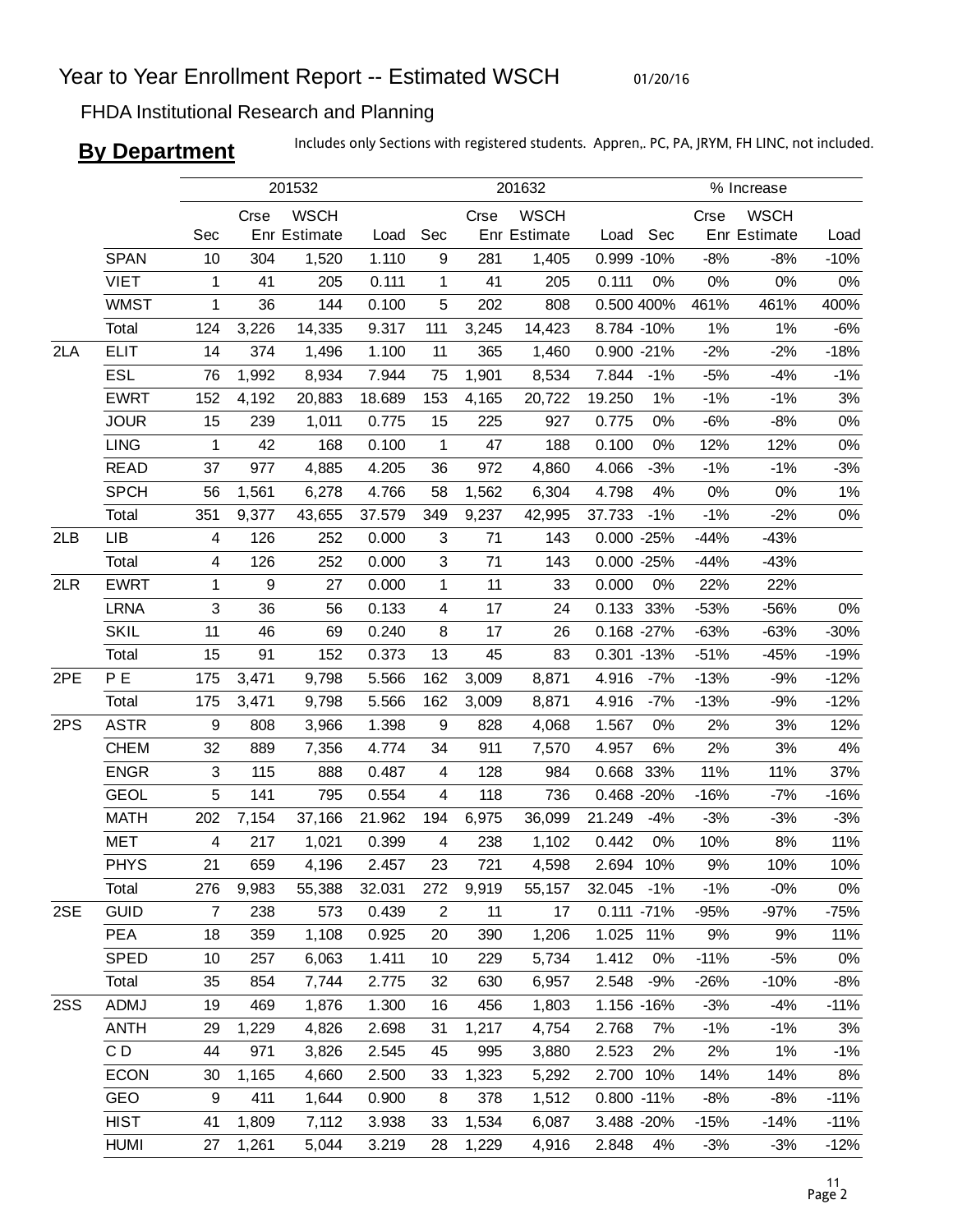01/20/16

# FHDA Institutional Research and Planning

**By Department** Includes only Sections with registered students. Appren,. PC, PA, JRYM, FH LINC, not included.

|       |             |                |            | 201532                      |                      |                |            | 201632                      |               | % Increase |        |                             |        |
|-------|-------------|----------------|------------|-----------------------------|----------------------|----------------|------------|-----------------------------|---------------|------------|--------|-----------------------------|--------|
|       |             |                | Crse       | <b>WSCH</b><br>Enr Estimate |                      |                | Crse       | <b>WSCH</b><br>Enr Estimate |               |            | Crse   | <b>WSCH</b><br>Enr Estimate |        |
|       |             | Sec            |            |                             | Load                 | Sec            |            |                             | Load          | Sec        |        |                             | Load   |
|       | <b>PARA</b> | 15             | 394        | 1,472                       | 1.300                | 12             | 297        | 1,077                       | 0.900         | $-20%$     | $-25%$ | $-27%$                      | $-31%$ |
|       | PHIL        | 21             | 1,033      | 4,279                       | 2.150                | 20             | 1,180      | 4,905                       | 1.950         | -5%        | 14%    | 15%                         | $-9%$  |
|       | <b>POLI</b> | 26             | 1,005      | 4,020                       | 2.500                | 27             | 1,008      | 3,974                       | 2.550         | 4%         | 0%     | $-1\%$                      | 2%     |
|       | <b>PSYC</b> | 38             | 1,770      | 7,189                       | 3.973                | 37             | 1,740      | 7,054                       | 3.973         | $-3%$      | $-2\%$ | $-2%$                       | $-0%$  |
|       | <b>SOC</b>  | 18             | 647        | 2,588                       | 1.600                | 18             | 712        | 2,848                       | 1.600         | $0\%$      | 10%    | 10%                         | $0\%$  |
|       | SOSC        | 8              | 22         | 71                          | 0.000                | $\overline{7}$ | 18         | 65                          | $0.000 - 13%$ |            | $-18%$ | $-8%$                       |        |
|       | Total       |                | 325 12,186 | 48,607                      | 28.623               |                | 315 12,087 | 48,167                      | 27.256        | $-3%$      | -1%    | -1%                         | $-5%$  |
| 2ST   | <b>CLP</b>  | $\overline{7}$ | 229        | 726                         | 0.488                | 8              | 252        | 770                         | 0.532         | 14%        | 10%    | 6%                          | 9%     |
|       | <b>COUN</b> | 8              | 274        | 280                         | 0.152                | 10             | 310        | 311                         | 0.220         | 25%        | 13%    | 11%                         | 45%    |
|       | <b>HUMA</b> | 9              | 362        | 1,448                       | 0.900                | 11             | 378        | 1,512                       | 0.856         | 22%        | 4%     | 4%                          | $-5%$  |
|       | Total       | 24             | 865        | 2,454                       | 1.540                | 29             | 940        | 2,593                       | 1.608         | 21%        | 9%     | 6%                          | 4%     |
| Total |             | 1.921          | 55.667     | 257.997                     | 164.896 1,881 55,053 |                |            | 255,996                     | 162.622       | $-2\%$     | $-1\%$ | -1%                         | $-1%$  |
|       |             |                |            |                             |                      |                |            |                             |               |            |        |                             |        |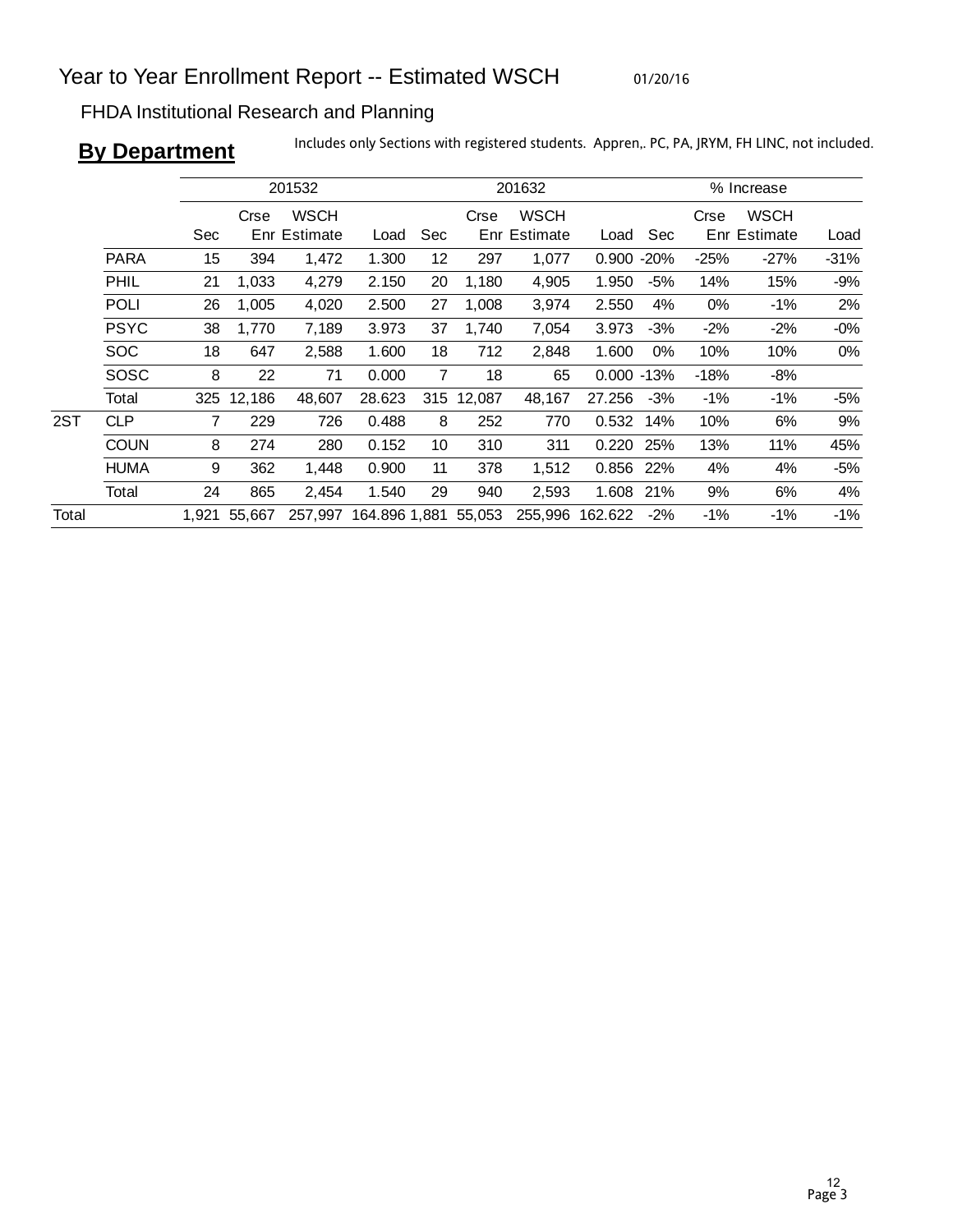# FHDA Institutional Research and Planning 01/20/16

# ONLINE Z and W

| De Anza College               | 201532    | 201632    | % Increase | Increase |
|-------------------------------|-----------|-----------|------------|----------|
|                               | 21-JAN-15 | 20-JAN-16 |            |          |
|                               | 2015      | 2016      |            |          |
| <b>Unduplicated Headcount</b> | 4,034     | 4,648     | 15.2%      | 614      |
| Sections                      | 162       | 174       | 7.4%       | 12       |
| Enr                           | 5,478     | 6,314     | 15.3%      | 836      |
| <b>WSCH Estimate</b>          | 23,391    | 27,284    | 16.6%      | 3,893    |
| <b>FTES Estimate</b>          | 520       | 606       | 16.6%      | 87       |
| Load                          | 12.9      | 14.8      | 15.0%      | 1.9      |
| FTEF                          | 38.70     | 44.50     | 15.0%      | 5.80     |
| Prod                          | 604       | 613       | 1.4%       | 9        |

# **Foothill College**

| ••…•ჟ•                 | 201531    | 201631    | % Increase | Increase |
|------------------------|-----------|-----------|------------|----------|
|                        | 21-JAN-15 | 20-JAN-16 |            |          |
|                        | 2015      | 2016      |            |          |
| Unduplicated Headcount | 6,187     | 6,775     | 9.5%       | 588      |
| Sections               | 279       | 275       | $-1.4%$    | -4       |
| Enr                    | 9,166     | 9,618     | 4.9%       | 452      |
| <b>WSCH Estimate</b>   | 44,283    | 47,543    | 7.4%       | 3,260    |
| <b>FTES Estimate</b>   | 984       | 1,057     | 7.4%       | 72       |
| Load                   | 28.202    | 28.865    | 2.4%       | 0.663    |
| <b>FTEF</b>            | 84.61     | 86.59     | 2.4%       | 1.99     |
| Prod                   | 523       | 549       | 4.9%       | 26       |

Only reports load of sections with enrollment.

Includes only credit sections with registered students. Appren, PC, PA, JRYM, FH LINC not included. 13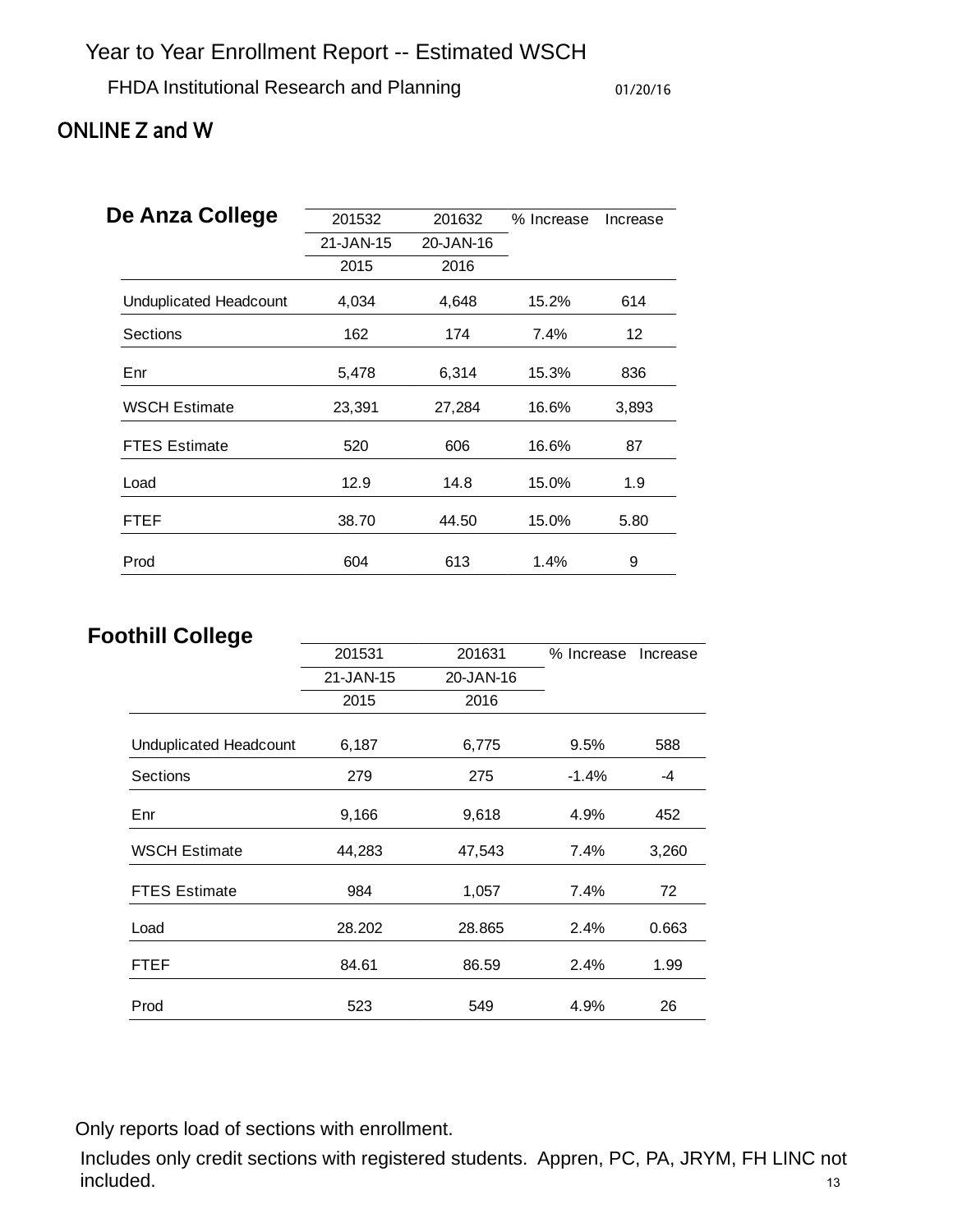FHDA Institutional Research and Planning

# $\mathbf{DA}$  and  $\mathbf{DA}$  and  $\mathbf{NA}$  and  $\mathbf{NA}$  and  $\mathbf{NA}$  and  $\mathbf{NA}$  and  $\mathbf{NA}$  and  $\mathbf{NA}$  and  $\mathbf{NA}$  and  $\mathbf{NA}$  and  $\mathbf{NA}$  and  $\mathbf{NA}$  and  $\mathbf{NA}$  and  $\mathbf{NA}$  and  $\mathbf{NA}$  and  $\mathbf{NA}$  and  $\mathbf{NA}$  and

# **By College Online Education**

| 201532 |       |          |                   |     |       | 201632       |                   |     | % Increase |              |                   |  |  |
|--------|-------|----------|-------------------|-----|-------|--------------|-------------------|-----|------------|--------------|-------------------|--|--|
|        | Crse  |          | WSCH Unduplicated |     | Crse  |              | WSCH Unduplicated |     | Crse       |              | WSCH Unduplicated |  |  |
| Sec    | Enr   | Estimate | Headcount         | Sec |       | Enr Estimate | Headcount         | Sec |            | Enr Estimate | Headcount         |  |  |
| 162    | 5.478 | 23.391   | 4.034             | 174 | 6.314 | 27.284       | 4.648             | 7%  | 15%        | 17%          | 15%               |  |  |

# **By Division**

|       |                |       | 201532       |                | 201632 |       |              |             |            |        | % Increase            |             |        |      |        |       |
|-------|----------------|-------|--------------|----------------|--------|-------|--------------|-------------|------------|--------|-----------------------|-------------|--------|------|--------|-------|
|       | Crse           |       | <b>WSCH</b>  | <b>FTES</b>    |        | Crse  | <b>WSCH</b>  | <b>FTES</b> |            | Crse   | <b>WSCH</b>           | <b>FTES</b> | 201532 |      | 201632 |       |
|       | Sec            |       | Enr Estimate | Estimate       | Sec    |       | Enr Estimate | Estimate    | <b>Sec</b> |        | Enr Estimate Estimate |             | Load   | Prod | Load   | Prod  |
| 2AT   |                |       |              |                | 4      | 83    | 596          | 13          |            |        |                       |             |        |      | 0.14   | 1,429 |
| 2BH   | 20             | 648   | 2,209        | 49             | 24     | 819   | 2,933        | 65          | 20%        | 26%    | 33%                   | 33%         | 1.27   | 580  | 1.58   | 617   |
| 2CA   | $\overline{2}$ | 95    | 380          | 8              | 3      | 136   | 544          | 12          | 50%        | 43%    | 43%                   | 43%         | 0.16   | 777  | 0.27   | 662   |
| 2CB   | 41             | 1,623 | 8,242        | 183            | 43     | ,820  | 9,040        | 201         | 5%         | 12%    | 10%                   | 10%         | 4.18   | 657  | 4.89   | 616   |
| 2IC   | 14             | 356   | 1,424        | 32             | 14     | 406   | 1,624        | 36          | 0%         | 14%    | 14%                   | 14%         | 0.80   | 593  | 0.90   | 601   |
| 2LA   | 29             | 603   | 2,960        | 66             | 30     | 650   | 3,152        | 70          | 3%         | 8%     | 6%                    | 6%          | 2.55   | 387  | 2.79   | 377   |
| 2LB   | 4              | 126   | 252          | 6              | 3      | 71    | 143          | 3           | -25%       | -44%   | -43%                  | -43%        | 0.00   | #INF | 0.00   | #INF  |
| 2LR   | 11             | 46    | 69           | $\overline{2}$ | 8      | 17    | 26           |             | $-27%$     | $-63%$ | -63%                  | -63%        | 0.24   | 96   | 0.17   | 51    |
| 2PE   | 4              | 127   | 254          | 6              | 4      | 145   | 358          | 8           | 0%         | 14%    | 41%                   | 41%         | 0.18   | 481  | 0.22   | 540   |
| 2PS   | 5              | 217   | 1,053        | 23             | 5      | 230   | 1,120        | 25          | 0%         | 6%     | 6%                    | 6%          | 0.53   | 659  | 0.56   | 665   |
| 2SS   | 29             | 1,520 | 6,080        | 135            | 32     | 1,777 | 7,108        | 158         | 10%        | 17%    | 17%                   | 17%         | 2.71   | 748  | 2.93   | 808   |
| 2ST   | 3              | 117   | 468          | 10             | 4      | 160   | 640          | 14          | 33%        | 37%    | 37%                   | 37%         | 0.28   | 561  | 0.37   | 581   |
| Total | 162            | 5,478 | 23,391       | 520            | 174    | 6,314 | 27,284       | 606         | 7%         | 15%    | 17%                   | 17%         | 12.9   | 604  | 14.8   | 613   |

Includes only credit sections with registered students. Appren, PC, PA, JRYM, FH LINC not included. Only reports load of sections with enrollment.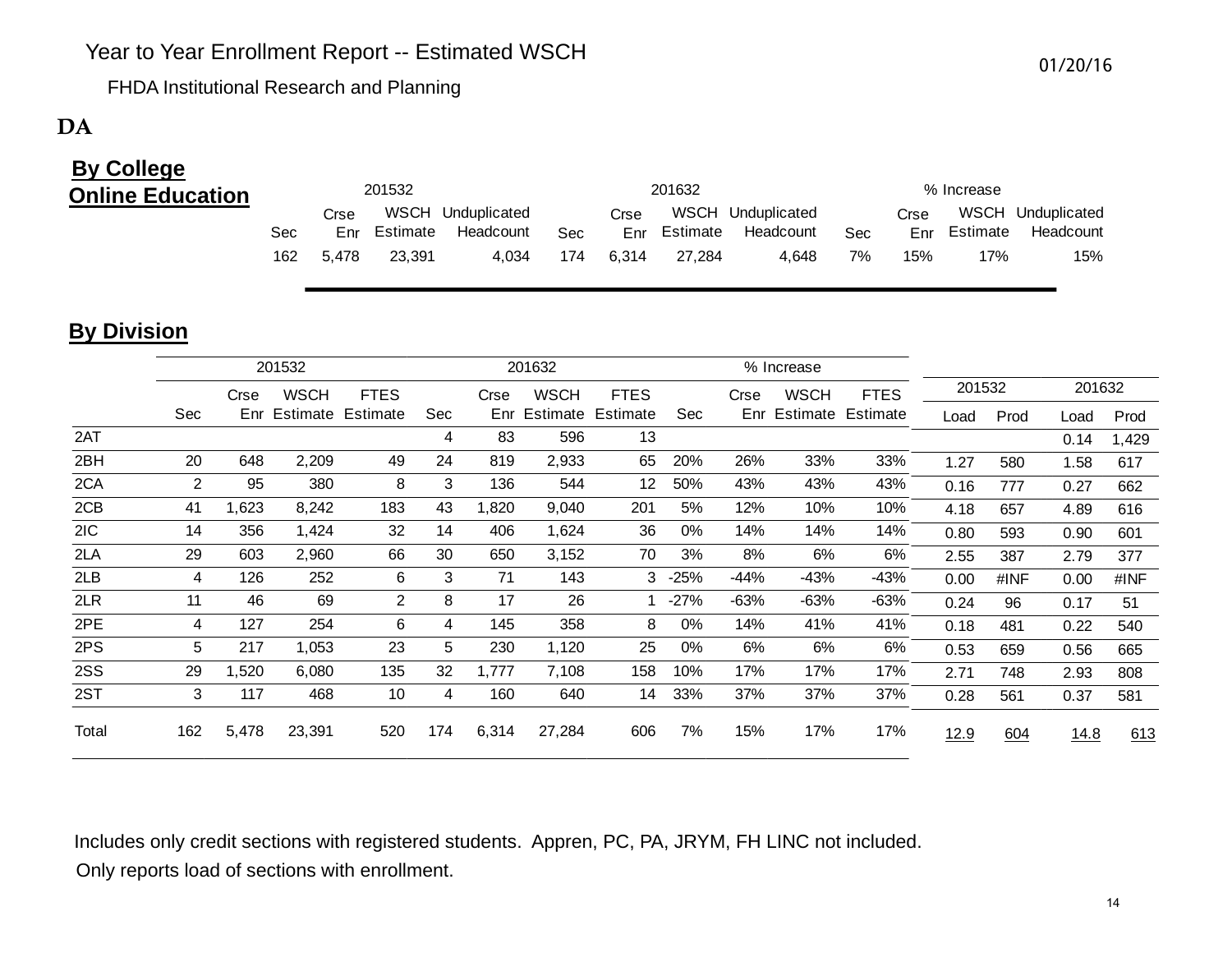01/20/16

FHDA Institutional Research and Planning

By Department Includes only Sections with registered students. Appren,. PC, PA, JRYM, FH LINC, not included.

# **Online Education**

# $DA$  and  $M$

|     |             |                         |       | 201532                      |       | 201632         |       |                             |               |         | % Increase  |                             |         |  |
|-----|-------------|-------------------------|-------|-----------------------------|-------|----------------|-------|-----------------------------|---------------|---------|-------------|-----------------------------|---------|--|
|     |             | Sec                     | Crse  | <b>WSCH</b><br>Enr Estimate | Load  | Sec            | Crse  | <b>WSCH</b><br>Enr Estimate | Load          | Sec     | Crse        | <b>WSCH</b><br>Enr Estimate | Load    |  |
| 2AT | <b>DMT</b>  |                         |       |                             |       | 4              | 83    | 596                         | 0.139         |         |             |                             |         |  |
|     | Total       |                         |       |                             |       | 4              | 83    | 596                         | 0.139         |         |             |                             |         |  |
| 2BH | <b>BIOL</b> | 6                       | 218   | 896                         | 0.491 | 6              | 208   | 898                         | 0.511         | 0%      | $-5%$       | 0%                          | 4%      |  |
|     | E S         | 11                      | 256   | 701                         | 0.533 | 12             | 341   | 828                         | 0.554         | 9%      | 33%         | 18%                         | 4%      |  |
|     | <b>ESCI</b> |                         |       |                             |       | 3              | 96    | 608                         | 0.274         |         |             |                             |         |  |
|     | <b>HLTH</b> | 1                       | 43    | 172                         | 0.089 | 1              | 40    | 160                         | 0.089         | 0%      | $-7%$       | $-7%$                       | $0\%$   |  |
|     | <b>HTEC</b> | $\mathbf 1$             | 84    | 252                         | 0.067 | 1              | 97    | 291                         | 0.067         | 0%      | 15%         | 15%                         | 0%      |  |
|     | <b>NUTR</b> | $\mathbf 1$             | 47    | 188                         | 0.089 | 1              | 37    | 148                         | 0.089         | 0%      | $-21%$      | $-21%$                      | $-0%$   |  |
|     | Total       | 20                      | 648   | 2,209                       | 1.269 | 24             | 819   | 2,933                       | 1.584         | 20%     | 26%         | 33%                         | 25%     |  |
| 2CA | <b>MUSI</b> | 1                       | 55    | 220                         | 0.089 | 1              | 55    | 220                         | 0.100         | 0%      | 0%          | 0%                          | 12%     |  |
|     | <b>PHTG</b> | $\mathbf 1$             | 40    | 160                         | 0.074 | $\overline{2}$ | 81    | 324                         | 0.174 100%    |         | 103%        | 103%                        | 135%    |  |
|     | Total       | $\overline{2}$          | 95    | 380                         | 0.163 | 3              | 136   | 544                         | 0.274         | 50%     | 43%         | 43%                         | 68%     |  |
| 2CB | <b>ACCT</b> | 5                       | 237   | 1,185                       | 0.555 | 6              | 215   | 1,009                       | 0.622 20%     |         | $-9%$       | $-15%$                      | 12%     |  |
|     | <b>BUS</b>  | 18                      | 749   | 3,503                       | 1.866 | 20             | 969   | 4,707                       | 2.425         | 11%     | 29%         | 34%                         | 30%     |  |
|     | <b>CDI</b>  | 3                       | 88    | 704                         | 0.139 |                |       |                             |               |         | -100% -100% | $-100%$                     | $-100%$ |  |
|     | <b>CIS</b>  | 15                      | 549   | 2,850                       | 1.622 | 17             | 636   | 3,324                       | 1.848         | 13%     | 16%         | 17%                         | 14%     |  |
|     | Total       | 41                      | 1,623 | 8,242                       | 4.182 | 43             | 1,820 | 9,040                       | 4.895         | 5%      | 12%         | 10%                         | 17%     |  |
| 2IC | <b>ICS</b>  | 14                      | 356   | 1,424                       | 0.800 | 10             | 254   | 1,016                       | 0.600 -29%    |         | $-29%$      | $-29%$                      | $-25%$  |  |
|     | <b>INTL</b> |                         |       |                             |       | $\overline{2}$ | 58    | 232                         | 0.100         |         |             |                             |         |  |
|     | <b>WMST</b> |                         |       |                             |       | $\overline{2}$ | 94    | 376                         | 0.200         |         |             |                             |         |  |
|     | Total       | 14                      | 356   | 1,424                       | 0.800 | 14             | 406   | 1,624                       | 0.900         | 0%      | 14%         | 14%                         | 13%     |  |
| 2LA | <b>ELIT</b> | $\mathbf 1$             | 30    | 120                         | 0.100 |                |       |                             |               | $-100%$ | $-100%$     | $-100%$                     | $-100%$ |  |
|     | <b>EWRT</b> | 17                      | 461   | 2,305                       | 2.048 | 19             | 493   | 2,465                       | 2.298 12%     |         | 7%          | 7%                          | 12%     |  |
|     | <b>JOUR</b> | 11                      | 112   | 535                         | 0.400 | 10             | 116   | 523                         | 0.400         | $-9%$   | 4%          | $-2%$                       | 0%      |  |
|     | <b>SPCH</b> |                         |       |                             |       | 1              | 41    | 164                         | 0.091         |         |             |                             |         |  |
|     | Total       | 29                      | 603   | 2,960                       | 2.548 | 30             | 650   | 3,152                       | 2.789         | 3%      | 8%          | 6%                          | 9%      |  |
| 2LB | LIB         | 4                       | 126   | 252                         | 0.000 | $\sqrt{3}$     | 71    | 143                         | $0.000 - 25%$ |         | $-44%$      | $-43%$                      |         |  |
|     | Total       | 4                       | 126   | 252                         | 0.000 | 3              | 71    | 143                         | $0.000 - 25%$ |         | -44%        | -43%                        |         |  |
| 2LR | <b>SKIL</b> | 11                      | 46    | 69                          | 0.240 | 8              | 17    | 26                          | $0.168 - 27%$ |         | $-63%$      | $-63%$                      | $-30%$  |  |
|     | Total       | 11                      | 46    | 69                          | 0.240 | 8              | 17    | 26                          | $0.168 - 27%$ |         | $-63%$      | $-63%$                      | $-30%$  |  |
| 2PE | P E         | $\overline{\mathbf{4}}$ | 127   | 254                         | 0.176 | 4              | 145   | 358                         | 0.221         | 0%      | 14%         | 41%                         | 26%     |  |
|     | Total       | 4                       | 127   | 254                         | 0.176 | 4              | 145   | 358                         | 0.221         | 0%      | 14%         | 41%                         | 26%     |  |
| 2PS | <b>GEOL</b> | 1                       | 32    | 128                         | 0.089 | 1              | 30    | 120                         | 0.089         | 0%      | -6%         | -6%                         | 0%      |  |
|     | <b>MATH</b> | $\overline{2}$          | 79    | 395                         | 0.222 | $\overline{2}$ | 75    | 375                         | 0.222         | 0%      | -5%         | $-5%$                       | 0%      |  |
|     | MET         | $\overline{2}$          | 106   | 530                         | 0.222 | $\overline{2}$ | 125   | 625                         | 0.250         | 0%      | 18%         | 18%                         | 13%     |  |